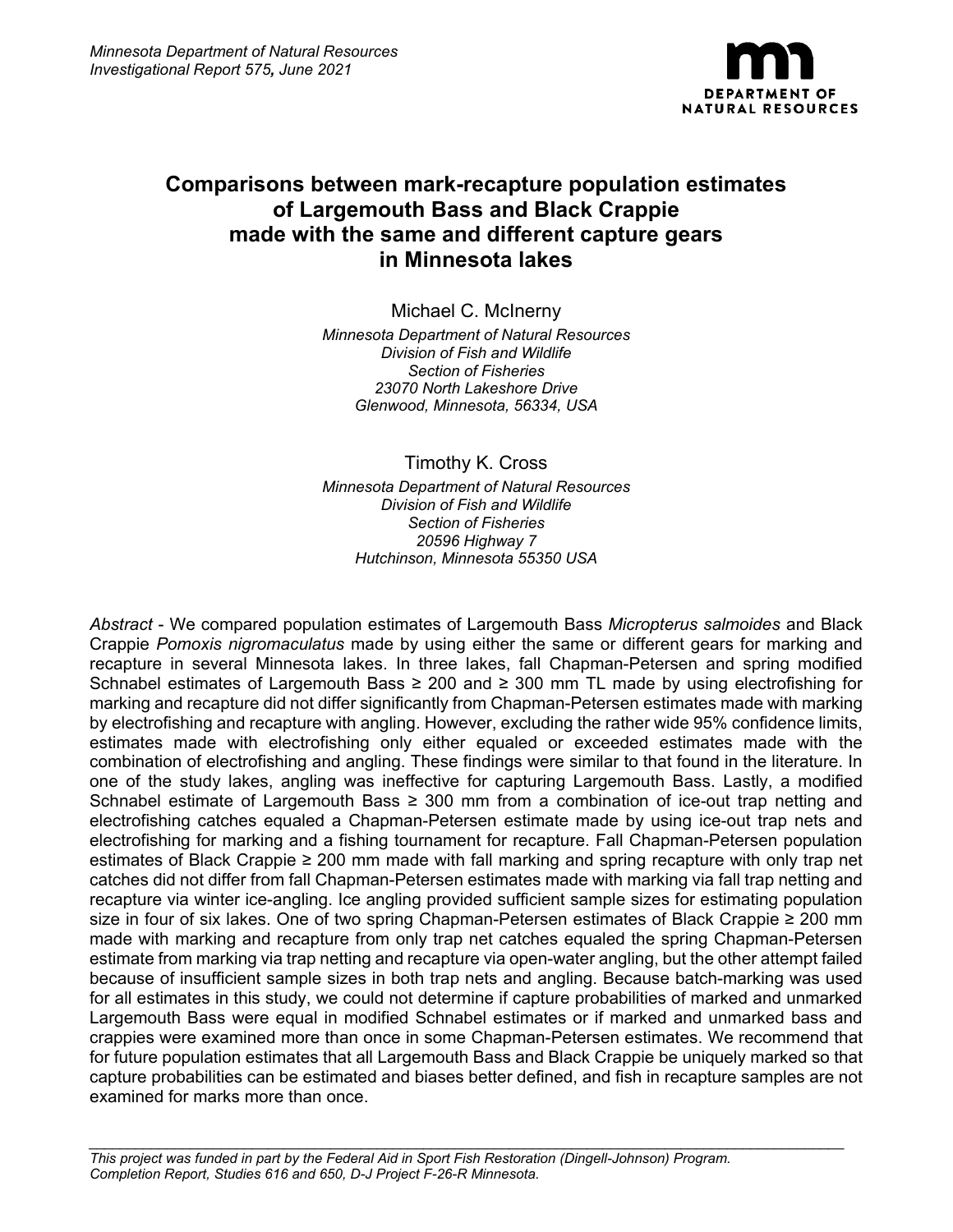#### **INTRODUCTION**

Petersen and Schnabel estimates of population size of Largemouth Bass *Micropterus salmoides* and Black Crappie *Pomoxis nigromaculatus* can be biased when samples for marking and recapture are collected with the same capture gears. Both Petersen and Schnabel estimates assume equal capture probabilities of all individuals in a fish population on each sampling occasion (Ricker 1975; Otis et al 1978). Negative bias in population estimates occurs if capture probabilities of marked fish are higher than unmarked fish, and positive bias occurs when marked fish become less vulnerable to capture than unmarked fish (Otis et al 1978; Bohlin and Sundström 1977). Additionally, estimates only apply to the portion of the population vulnerable to capture. For example, Pierce (1997) found negative-biased population estimates of Northern Pike *Esox lucius* made with marking and recapture via trap netting immediately after lake ice melted (ice-out trap netting) because only a nearshore segment of the population was captured. Many published estimates of population size of Largemouth Bass have been made by marking and recapture with boom electrofishing (electrofishing) only (Woodrum 1980; Hall 1986; Coble 1992; McInerny and Degan 1993; McInerny and Cross 1999; Shroyer et al. 2003; Schoenebeck and Hansen 2005; Schoenebeck et al. 2015). Most of the known population size estimates of Black Crappie were made with marking and recapture with trap nets only (Cooper 1952; McInerny and Cross 2005). Thus, these estimates of Largemouth Bass and Black Crappie could be biased.

Using combinations of angling and electrofishing or ice-out trap netting and electrofishing could offset potential heterogeneity of capture probabilities of Largemouth Bass captured with electrofishing only if capture with electrofishing affects subsequent catchability of bass or if some bass are located in too deep of water for capture with electrofishing. Thus marking and recapture with these different gear combinations could provide less biased Petersen or Schnabel estimates. Electrofishing effectively captures Largemouth Bass near shore at depths up to two meters but becomes less effective in deeper water (Reynolds and Kolz 2012). Conversely, various lures can be fished at any depth near

shore or offshore. In Lake Minnetonka, Minnesota, electrofishing captured wider length ranges than angling; however, length distributions of Largemouth Bass  $\geq$  305 mm TL caught by nontournament anglers, tournament anglers, and electrofishing did not differ (Ebbers 1987). Iceout trap netting is another shallow-water gear that captures similar length ranges of Largemouth Bass as electrofishing (Minnesota Department of Natural Resources (MNDNR) statewide database). However, capture in trap nets requires some active movement of Largemouth Bass; thus, offshore and inshore bass could be vulnerable to capture.

Outside of Minnesota, estimates of population size of Largemouth Bass during spring have been made with the combination of angling and electrofishing (e.g., Isaak et al. 1992; Hill and Willis 1994), and estimates either equaled or tended to be lower than known population size or estimates made with electrofishing only. Edwards et al. (1997) reported that two of three Petersen estimates of Largemouth Bass ≥ 200 mm TL in Texas ponds equaled the total number of bass counted after draining these ponds, but the third estimate was 38% lower. Aggus and Rainwater (1977) found that a population estimate of Largemouth Bass  $\geq$  305 mm in an Arkansas reservoir made with marking by electrofishing and recapture via a fishing tournament was nine percent lower than the estimate made with marking and recapture via electrofishing only. However, they reported another estimate in another Arkansas reservoir made with marking with electrofishing, recapture from angler catches in a fishing tournament, and additional recapture via examination of harvested bass at boat accesses was similar (4.4% difference) to the estimate made with marking and recapture via electrofishing only. In all cases, 95% confidence intervals of compared estimates overlapped.

The combination of trap netting and angling could also offset potential heterogeneity of capture probabilities of Black Crappie caused by using trap nets only because natural and artificial baits can be fished deeper and farther offshore than where trap nets are set. For example, winter angling for Black Crappie in Minnesota almost always occurs offshore in deeper or the deepest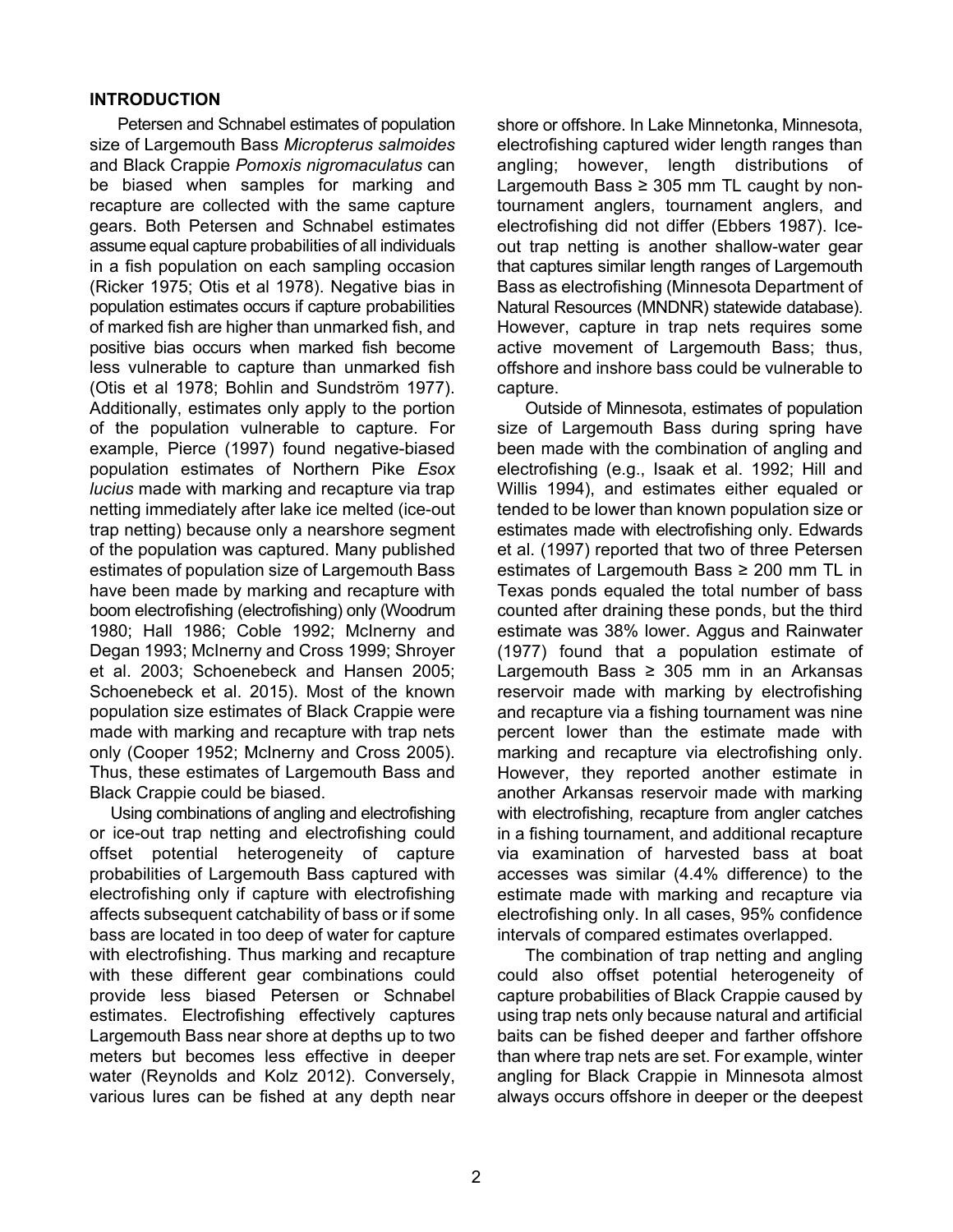parts of lakes; thus, for fall estimates of population size, potential offshore portions of Black Crappie populations not vulnerable to fall trap netting could be sampled with angling during winter. Cooper (1952) found that population size of panfishes (several species combined including Black Crappie) in a Michigan Lake estimated via marking with trap nets and recapture via angler catches were about twice as high as estimates made with spring trap netting only (confidence limits not reported). This is the only known study involving Black Crappie where estimates made with trap netting only was compared to estimates made with trap netting and angling.

Staff of the MNDNR in recent years have either used or proposed using angling as part of the recapture sample in addition to electrofishing when estimating population size of Largemouth Bass. However, it is unknown how angling samples affected or will affect population estimates of this species. To our knowledge, population estimates of Largemouth Bass made with the combination of ice-out trap netting and electrofishing have not been made. Crappies (Black Crappie and White Crappie *P. annularis*) currently rank second in popularity among anglers in Minnesota (Schroeder 2012), and population estimates may be needed in waters where more intensive management occurs. Objectives of this study were to determine if population estimates of Largemouth Bass and Black Crappie determined with marking and recapture with the same gears differ from estimates made with marking with one gear and recapture with one or two other gears. Specifically, we analyzed direct comparisons of population estimates, comparisons of length distributions of marked and recapture samples among gears, and capture efficiencies among gears.

#### **METHODS**

#### *Largemouth Bass sampling*

Electrofishing along shore was the primary sampling gear used to capture Largemouth Bass for marking and recapture in eight Minnesota lakes in fall (September and October) and the following spring (May to early June; Table 1). The hull of the electrofishing boat served as the cathode, a single sphere served as the anode, a 3.5 KW generator supplied electric power, and stunned bass were captured by a single netter. A minimum

of four electrofishing shoreline circuits were done on each lake in fall and spring including two sets of day and night electrofishing (McInerny and Cross 1996). Additional electrofishing circuits were usually done until a total of at least four marked bass were recaptured, the minimum number of recaptures needed for unbiased Petersen or Schnabel estimates (Ricker 1975). During each circuit, electrofishing was periodically stopped so that captured Largemouth Bass could be measured (total length (TL) in mm), given a fin-clip (anal in fall; upper caudal in spring) if  $\geq$ 120 mm TL, and released near the stopping point.

Besides electrofishing, angling and ice-out trap netting were used to capture marked and unmarked Largemouth Bass. One or two anglers per boat fished for Largemouth Bass in June at Elkhorn, Ida, Pleasant, and St. Anna lakes following the last spring electrofishing circuit when bass were still given a spring fin-clip. The entire shoreline of each lake was fished at least once. Because lure size affects size of capture of Largemouth Bass (Wilde et al. 2003), we casted a variety of lures of different sizes including crank baits, jigs, plastic worms, spinner baits, or a plain hook baited with a night-crawler. All angled bass were measured (TL in mm), examined for fall and spring fin-clips, and released (we did not keep track of which lures caught specific fish).

At Lake Marion, the combination of ice-out trap netting, a fishing tournament, and shoreline electrofishing were used to capture Largemouth Bass for estimating population size. Twenty to 25 standard lake survey trap nets (modified fyke nets consisting of two 0.9 x 1.8m frames, a single 12.2 m lead, a codend with five 0.8 m diameter hoops and two throats, and 1.9-cm bar-mesh webbing; MNDNR 2017) were set and lifted daily during a six-day period just after the ice melted in April. All trap netted Largemouth Bass were measured (TL in mm), examined for fall and spring fin-clips, given a spring fin-clip if ≥ 120 mm TL, and released. A one-day multispecies fishing tournament occurred in June after all marking sampling concluded. However, only Largemouth Bass  $\geq$  300 mm TL could be entered at the weigh-in. At the weigh-in site, all Largemouth Bass were measured (TL in mm), examined for both fall and spring fin-clips and then released.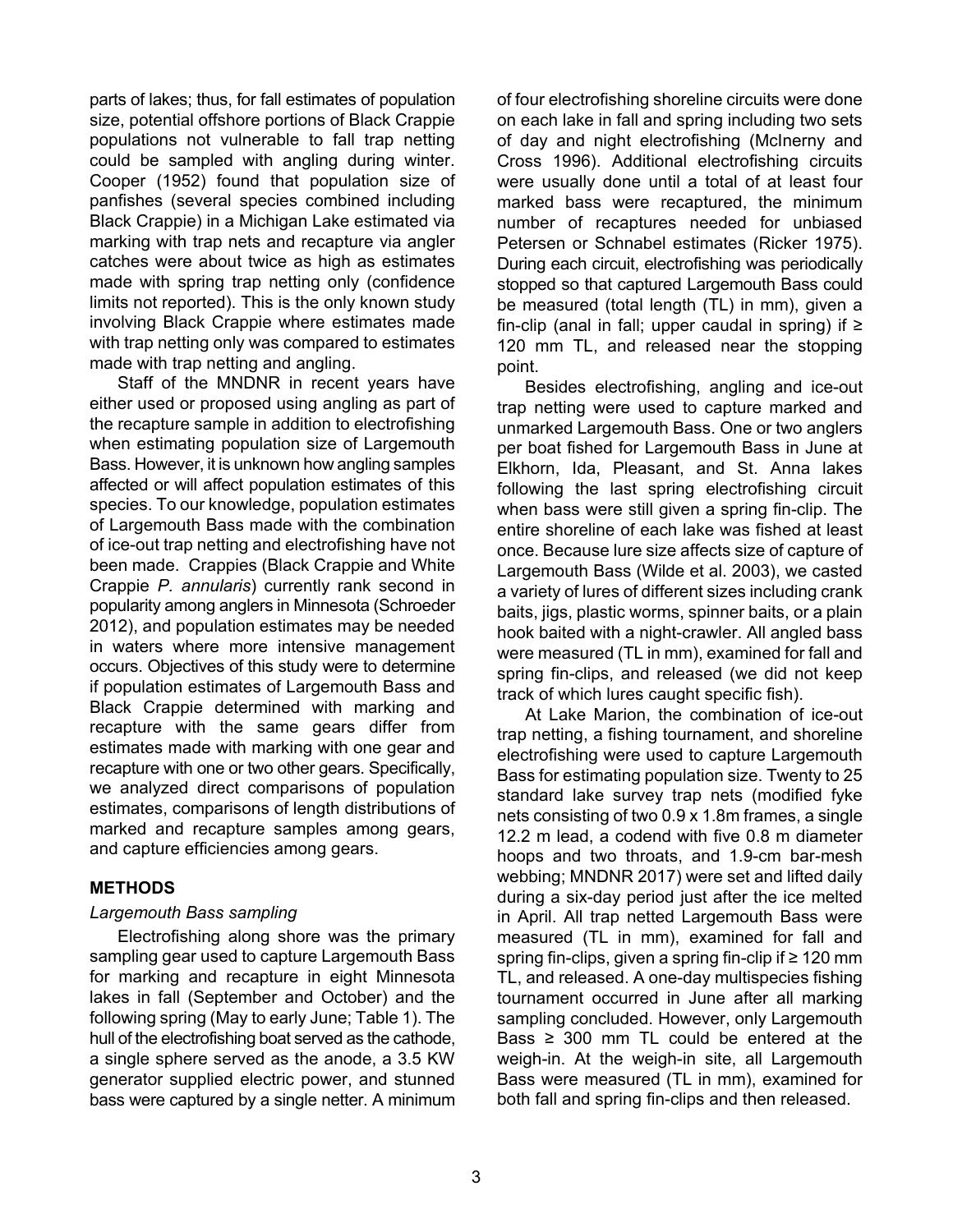| Lake               | County         | Surface area (ha) | % Littoral<br>area | Maximum<br>depth(m) | Species sampled |
|--------------------|----------------|-------------------|--------------------|---------------------|-----------------|
| Dog                | Wright         | 38                | 78                 | 7.6                 | <b>BLC</b>      |
| <b>Elkhorn</b>     | Kandiyohi      | 35                | 35                 | 12.5                | LMB             |
| Erie               | <b>Meeker</b>  | 74                | 45                 | 10.4                | <b>BLC</b>      |
| French             | Wright         | 134               | 47                 | 15.2                | <b>BLC</b>      |
| Ida                | Wright         | 32                | 76                 | 7.9                 | LMB, BLC        |
| <b>Little Swan</b> | <b>Meeker</b>  | 18                | 45                 | 9.4                 | <b>BLC</b>      |
| Marion             | McLeod         | 168               | 100                | 3.7                 | LMB, BLC        |
| Pleasant           | <b>Stearns</b> | 90                | 51                 | 10.1                | <b>LMB</b>      |
| Richardson         | <b>Meeker</b>  | 45                | 40                 | 14.3                | <b>BLC</b>      |
| St. Anna           | <b>Stearns</b> | 48                | 26                 | 32.6                | <b>LMB</b>      |
| Swan               | McLeod         | 139               | 100                | 3.0                 | <b>BLC</b>      |

TABLE 1. Lake, county, surface area (hectares), percent littoral area (surface area of lakes < 4.6 m), and maximum depth (m) of study lakes, and species sampled (LMB = Largemouth Bass, BLC = Black Crappie) for estimating population size with different capture gears.

#### *Black Crappie sampling*

Standard lake survey trap nets were the primary gear used for marking and recapture of Black Crappies for estimating population size in fall (September and October) and in spring (early April to early May) in eight Minnesota lakes (MNDNR 2017; Table 1). Fall sampling consisted of setting nine trap nets at standard locations for four consecutive days in September and for four consecutive days in October (McInerny and Cross 2005). Spring trap netting consisted of setting nine trap nets at the same standard locations for a total of eight days, two sets of four consecutive days in April or early May (early spring trap netting). Trap netting also occurred at the same locations for six to seven days in late May or early June (late spring trap netting), but no more than four days were consecutive (McInerny and Cross 2005). Nets were set and lifted once per day. In fall and early spring trap netting, all Black Crappies were measured (TL in mm), examined for fin-clips, given a season-specific fin-clip (either anal or soft dorsal) if older than age 0 in fall and age 1 in spring. During late spring trap netting, all captured Black Crappie were examined for fall and spring fin-clips, but unmarked crappies were not fin-clipped before being released.

We used ice angling and open-water angling as alternate gear for recapturing Black Crappies. We visited each of the eight lakes during at least one winter following fall trap netting. If we observed angling activity, usually at dusk, we then asked ice anglers if they had harvested any Black Crappies and asked if we could examine their catch. During this examination, all Black Crappies were measured (TL in mm) and examined for fall fin-clips. Staff at the MNDNR Area office in Hutchinson provided additional ice angling data from Marion, Swan, Erie, and Dog lakes. Openwater angling was done at Lake Richardson during fall after the last trap-netting event in October because prior winter icehouse counts and local observations suggested that ice angling seldom occurred on this lake. Open-water angling was also done during spring at Dog and Richardson lakes after the last marking event in spring. Open-water angling started in mid-May and ended in early July. Baits used in fall and spring open-water angling were either small Fathead Minnows *Pimephales promelas* (i.e., 'crappie minnows') or 0.9-1.8-g jigs. All Black Crappies caught with spring open-water angling were measured (TL in mm) and examined for fall and spring fin-clips. Unlike ice-angling, some Black Crappies caught with open-water angling were released.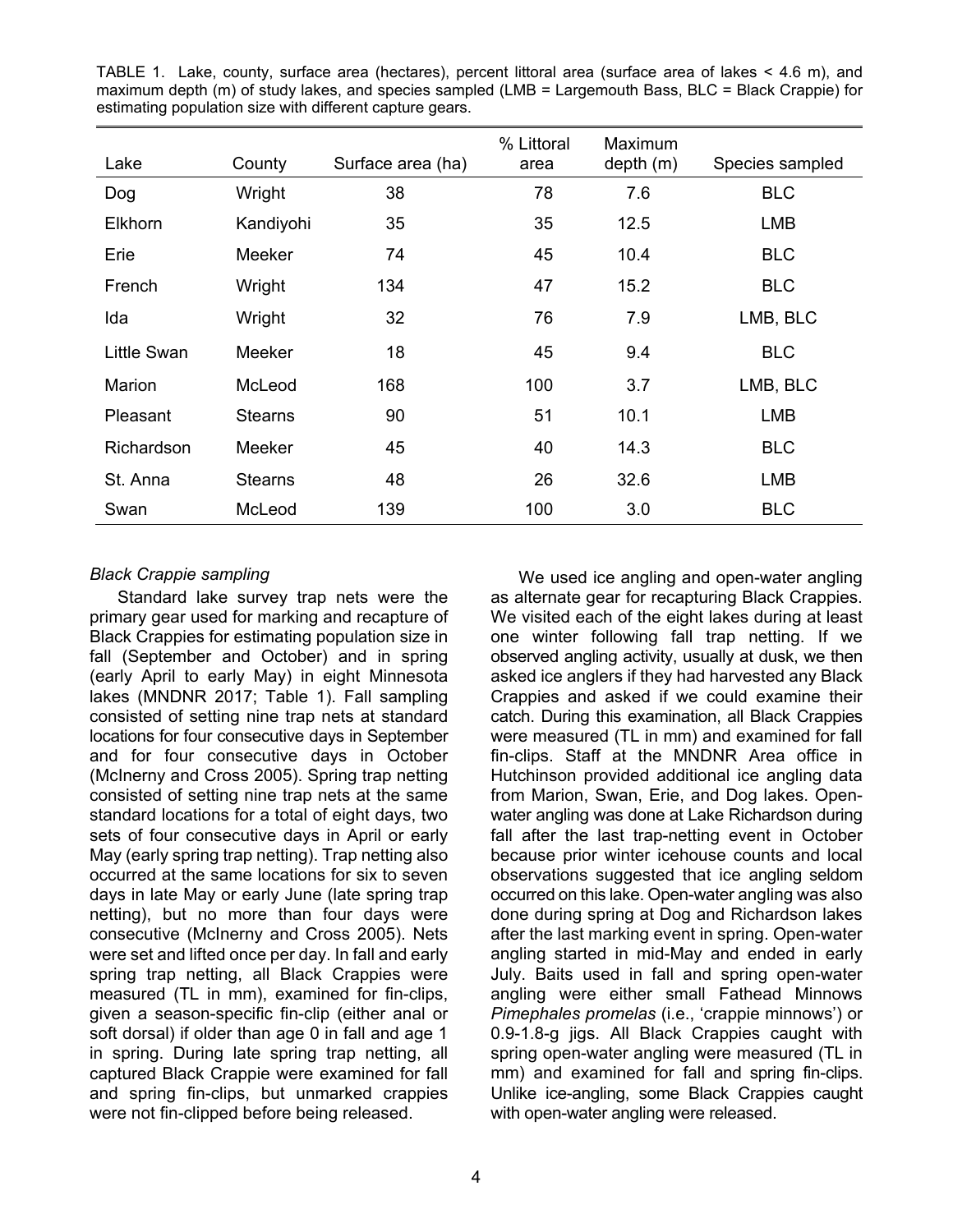### *Data analysis*

Attempts to estimate population size of Largemouth Bass and Black Crappie were made in both fall and the following spring. With one exception, a fall mark/spring recapture design coupled with the Chapman modification of the Petersen method (Chapman-Petersen) was used to estimate population size of fish in fall (Ricker 1975; McInerny and Cross 1999; 2005). The marked sample *M* consisted of all fish finclipped in fall, the sample for examining fish for fin-clips (*C-electrofishing* for Largemouth Bass; *C-trap net* for Black Crappie) consisted of all fish examined in spring minus the number of recaptured spring-marked fish, and the recapture sample *R* consisted of all fall-marked fish. Excluding spring-marked fish ensured that some individual fish in *C-electrofishing* or *C-trap net* were not examined for marks more than once Including fish examined more than once can change the estimate itself and confidence intervals of Chapman-Petersen estimates (Williams et al. 2002). A single fall-mark/fall recapture design was used to estimate fall population size of Black Crappie at Richardson Lake. All fall-marked crappies composed *M*, and *C-open water angling* was composed of all angler catches following the last marking period, and *R* consisted of all fallmarked crappies.

The spring mark/spring recapture design coupled with the modified Schnabel method was used to estimate population size of Largemouth Bass marked and recaptured with electrofishing in spring (Ricker 1975; McInerny and Cross 1999). Each electrofishing circuit served as a separate capture period, and all fin-clipped Largemouth Bass caught with ice-out trap netting at Lake Marion served as the first capture period. The early spring mark/late spring recapture design coupled with the Chapman-Petersen method was used to estimate population size of Black Crappie marked and recaptured with trap nets in Dog and Richardson lakes (Ricker 1975; McInerny and Cross 2005). For these estimates, *M-early spring trap net* equaled the total number of individual crappies fin-clipped during the early spring trap netting, *C-late spring trap net* was composed of all Black Crappies examined for finclips caught with late spring trap netting, and *R*  was all spring-marked crappies in *C-late spring trap net*.

The Chapman-Petersen estimator was used to estimate population size of Largemouth Bass marked with electrofishing and recaptured with open water angling, the fishing tournament, or ice out trap netting, and population size of Black Crappie marked with trap netting and recaptured with ice angling or open-water angling. We chose to separate the tournament catch from open water angling because tournament anglers often use lures selecting for larger Largemouth Bass (Gabelhouse and Willis 1986). Additionally, population estimates of Largemouth Bass ≥ 305 mm TL at Lake Minnetonka estimated via bass caught by avid anglers were consistently lower than estimates made by examining bass entered in fishing tournaments (Ebbers 1987). For fall estimates of population size, *M* equaled the total number of fish fin-clipped in fall, *C-open water angling*, *C-tournament*, *C-ice out trap net*, and *Cice angling* equaled to the total number of fish captured with the appropriate alternate gears and examined for fin-clips, and *R* equaled the number of fall-marked fish found in each of the appropriate *C*. For spring estimates, *M* equaled the total number of fish fin-clipped in spring, *Copen water angling* and *C-tournament* equaled the total number of fish captured with these two alternate gears and examined for fin clips, and *R* equaled the number of spring-marked fish found in *C-open water angling* and *C-tournament*.

Population estimates were calculated when  $R \geq 4$ , the minimum number of recaptures needed for unbiased estimates, and 95% confidence intervals were calculated by using *R* as a Poisson variable (Ricker 1975). Population size was estimated for lengths of fish captured with all capture gears, and preliminary analysis of catches in each gear suggested that population estimates could be made for Largemouth Bass ≥ 200 mm and ≥ 300 mm and for Black Crappie ≥ 200 mm. Fall Chapman-Petersen estimates and spring modified Schnabel estimates of Largemouth Bass ≥ 200 mm in lakes Elkhorn, Ida, Pleasant, and St. Anna and the fall Chapman-Petersen estimate of Largemouth Bass ≥ 200 mm in Lake Marion reported in McInerny and Cross (1999) are used in this report.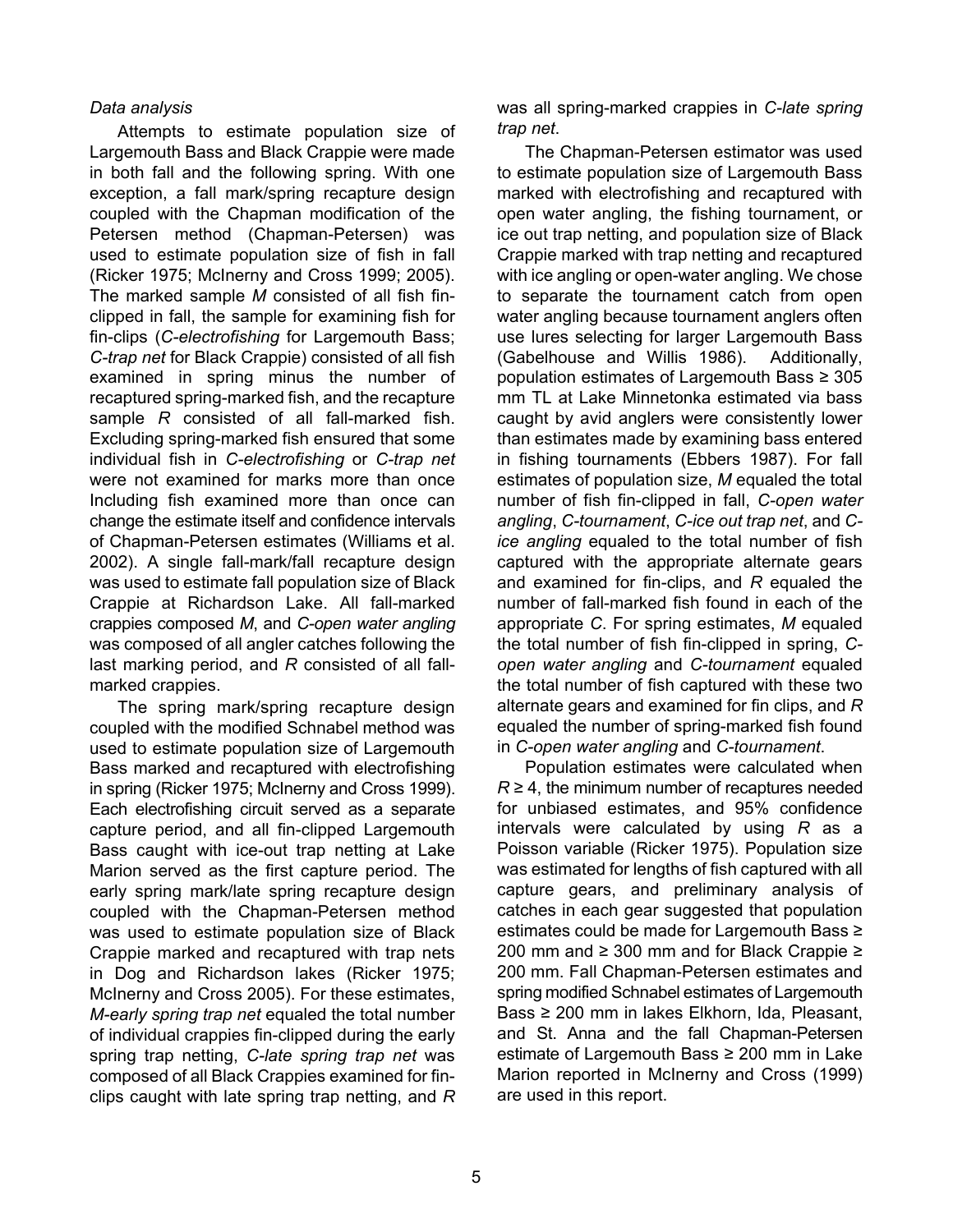We compared length distributions or mean lengths of fish captured with each alternate gear in order to identify potential biases between capture gears. We used two proportional size distributions to describe length distributions of *M*  and *C-electrofishing*, *C-open water angling*, and *C-ice out trap net* for each population estimate of Largemouth Bass. The basic proportional size distribution (PSD) equals the number of quality-sized fish divided by the total number of stock-sized fish (x 100), and proportional size distributions of preferred-size (PSD-P) equals the number of preferred-sized fish divided by the total number of stocked-size fish (x 100) (Neumann et al. 2012). For Largemouth Bass, stock length equaled 200 mm TL, quality length equaled 300 mm, and preferred length equaled 380 mm (Neumann et al. 2012). Because the fishing tournament excluded Largemouth Bass < 300 mm, we calculated mean total lengths (with 95% confidence limits) of bass  $\geq$  300 mm for *M*- fall electrofishing, *M* of spring electrofishing plus ice-out trap netting, *C-spring electrofishing*, *C-ice out trap net*, and *C-tournament*. Preliminary analysis clearly showed that anglers caught relatively few crappies < 200 mm TL; thus, mean total lengths with 95% confidence limits of Black Crappies ≥ 200 mm TL were calculated instead of PSD and PSD-P.

We estimated capture efficiencies of each gear used for estimating population size in order to determine relative effort needed to obtain population estimates. For Largemouth Bass, we compared the average number of bass caught per day of electrofishing, the average number of bass caught per shoreline circuit of open water angling, the average number of bass caught per day of ice out trap netting, and the total number of bass caught during the fishing tournament. For Black Crappie, we compared the average number of crappies caught per day of trap netting with the average number of crappies harvested by ice anglers per visit and the number of crappies caught per outing of openwater angling.

Lastly, we calculated the density of marked Largemouth Bass and Black Crappie at the time of marking to help determine the likelihood of a successful population estimate made with each

combination of capture gears. These densities were calculated based on where the species was most likely to be when recapture sampling occurred. All winter angling for Black Crappie occurred farther offshore than fall trap nets were set, thus, density of fall-marked Black Crappie was estimated as the number/ha of the entire surface area of the lake. However, Largemouth Bass appeared strongly associated with aquatic macrophytes and many were probably spawning in spring when electrofishing occurred (Annett et al. 1996; MNDNR 2017), and Black Crappie in spring generally inhabited shallower water because they were attracted to warmer water temperatures or were spawning (Reynolds and Casterlin 1977; Pope and Willis 1997; Reed and Pereira 2009). Therefore, we estimated density of fall- and spring-marked bass and springmarked crappies as numbers/ha of littoral area (area of lake where depths  $<$  4.6 m).

### **RESULTS AND DISCUSSION**

### *Largemouth Bass: C-open water angling vs. C-electrofishing*

Angling was as effective as fall electrofishing for capturing Largemouth Bass ≥ 200 and ≥ 300 mm for estimating population size in three of four lakes, but angling was not as effective as spring electrofishing (Figure 1). Sample sizes of *C-open water angling* were sufficient for estimating population size of Largemouth Bass ≥ 200 mm in these three lakes and for estimating population size of Largemouth bass ≥ 300 mm in two lakes in fall and spring (Table 2). Conversely, angling at Lake Ida was ineffective because only five Largemouth Bass ≥ 200 mm were caught during two circuits around the lake despite using the same tactics as done in the other three lakes (Figure 1). Although sample sizes per shoreline circuit in *C-open water angling* were similar to sample sizes of fall electrofishing, angling should be viewed as less effective than double-boom electrofishing in fall. Fall catchability of Largemouth Bass with singleboom electrofishers like the one used in this study was about half of that of more commonly used double-boom electrofishers (Miranda and Kratochvíl 2008).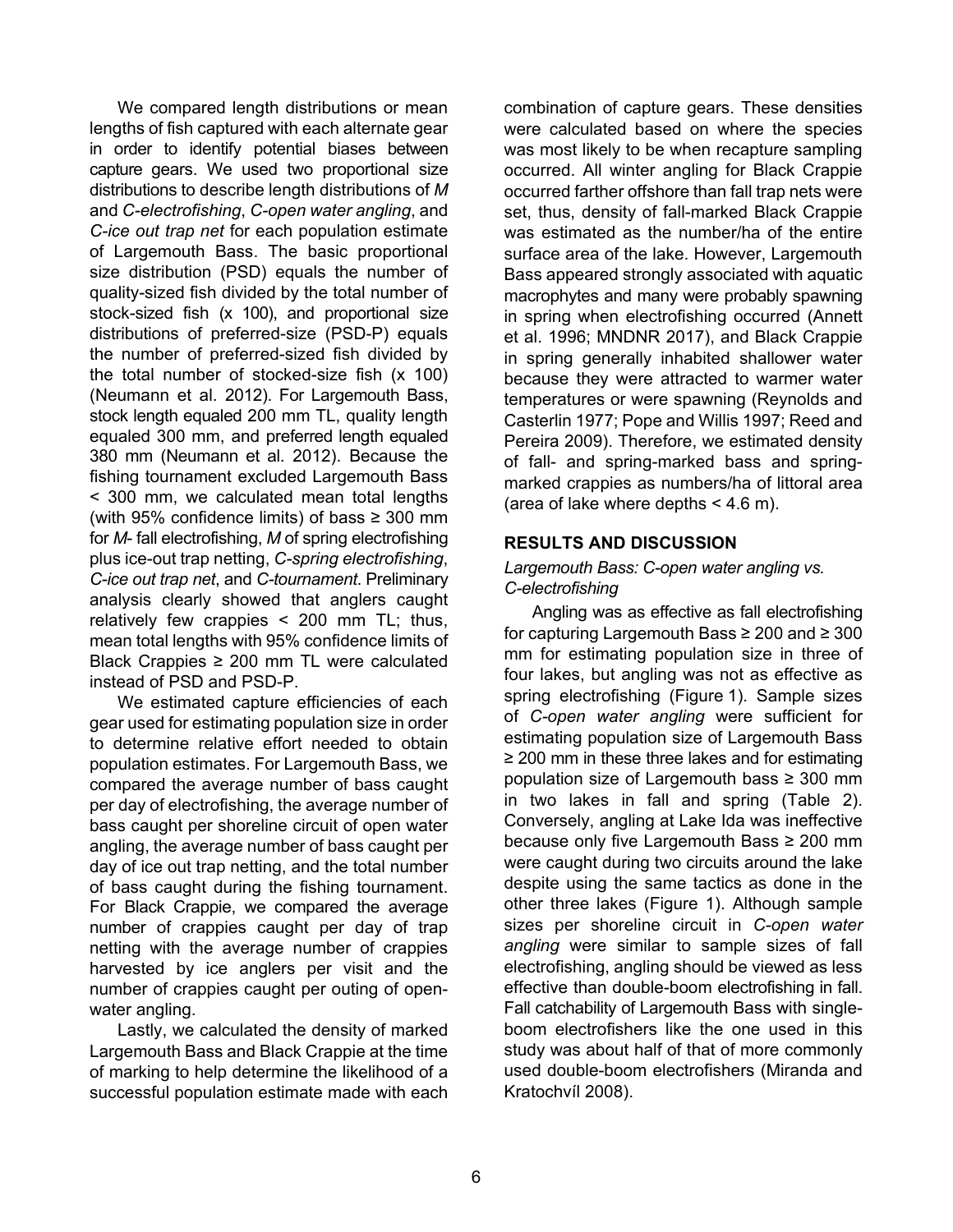

FIGURE 1. Mean number per shoreline circuit of Largemouth Bass ≥ 200 mm and ≥ 300 mm TL captured with fall electrofishing, open water angling, and spring electrofishing in four Minnesota lakes.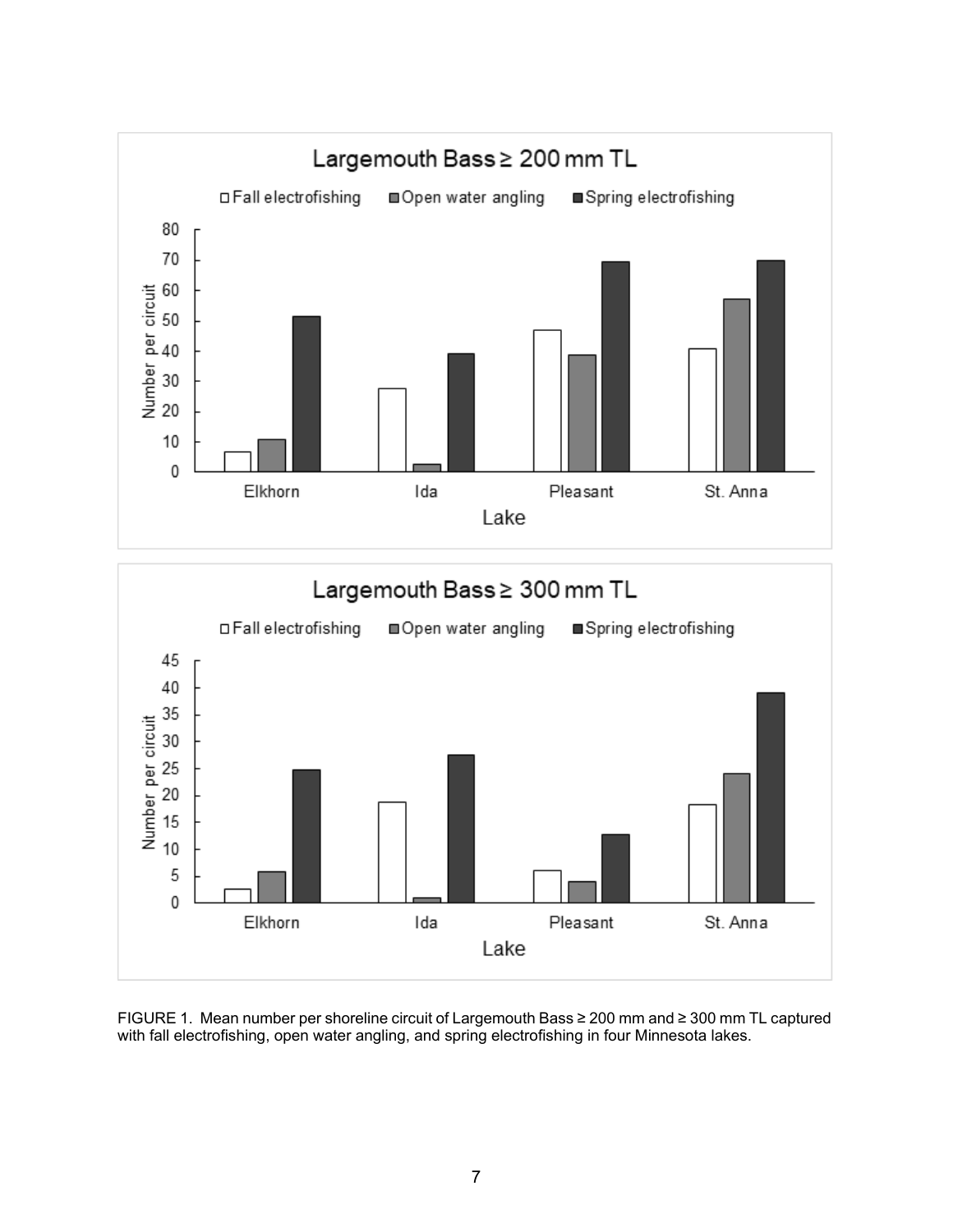TABLE 2. Chapman-Petersen (CP) or modified Schnabel (S) estimates of population size (95% confidence limits) of Largemouth Bass ≥ 200 mm TL and ≥ 300 mm TL in fall and the following spring made with marking and recapture with electrofishing only (*C-electrofishing*), and marking with electrofishing and recapture with angling (*C-open water angling*) in four Minnesota lakes.

|          | <b>Fall estimates</b>    |                              | Spring estimates        |                              |  |  |
|----------|--------------------------|------------------------------|-------------------------|------------------------------|--|--|
| Lake     | C-electrofishing<br>(CP) | C-open water angling<br>(CP) | C-electrofishing<br>(S) | C-open water angling<br>(CP) |  |  |
|          | $\geq$ 200 mm TL         |                              |                         |                              |  |  |
| Elkhorn  | 869 (470-1,701)          | 526 (235-1,316)              | 793 (512-1,288)         | 530 (334-884)                |  |  |
| Ida      | 1,440 (865-2,552)        |                              | 760 (478-1,266)         |                              |  |  |
| Pleasant | 4,094 (2,646-6,648)      | 3,437 (1,785-7,236)          | 2,209 (1,427-3,587)     | 2, 152 (1, 373 - 3, 553)     |  |  |
| St. Anna | 1,244 (929-1,705)        | 1,321 (708-2,702)            | 1,863 (1,120-3,302)     | 1,549 (856-3,097)            |  |  |
|          | $\geq$ 300 mm TL         |                              |                         |                              |  |  |
| Elkhorn  | 300 (142-692)            | 120 (54-300)                 | 319 (181-616)           | 188 (109-352)                |  |  |
| Ida      | 1,379 (685-3,016)        |                              | 496 (293-895)           |                              |  |  |
| Pleasant |                          |                              |                         |                              |  |  |
| St. Anna | 521 (315-683)            | 339 (168-742)                | 779 (430-1,557)         | 616 (291-1,423)              |  |  |

Although 95% confidence limits always overlapped between comparisons, estimates excluding confidence limits made with *Celectrofishing* usually exceeded estimates made with *C-open water angling*. Both the *Celectrofishing* and *C-open water angling* estimates of Largemouth Bass ≥ 200 mm at St. Anna Lake in fall and of Largemouth Bass  $\geq 200$  mm at Pleasant Lake in spring were within 10% of each other (Table 2). However, the other *C-open water angling* estimates of Largemouth Bass ≥ 200 and ≥ 300 mm at Elkhorn, Pleasant, and St. Anna lakes in fall and spring were 16 to 60% lower than *C-electrofishing* estimates (Table 2). The population at Pleasant Lake consisted of few bass  $\geq$  300 mm (Table 3); thus, estimates of population size of this length group could not be made with either capture gear. Our results were similar to that found outside of Minnesota where *C-electrofishing* estimates (excluding 95% confidence limits) or total counts either equaled or exceeded *C-open water angling* estimates (Aggus and Rainwater 1977; Edwards et al. 1997), but we did not find any study reporting *Copen water angling* estimates being higher than *C-electrofishing* estimates.

Estimates made with either *C-electrofishing* or *C-open water angling* could be biased because capture probabilities of marked Largemouth Bass could have differed from capture probabilities of unmarked Largemouth Bass. Positive bias in *C-electrofishing* estimates in spring would occur if marked Largemouth Bass were less susceptible to capture than unmarked Largemouth Bass in later electrofishing circuits, which was observed for *C-electrofishing* (all daytime electrofishing) estimates of Largemouth Bass ≥ 200 in four Carver County lakes (S. M. Shroyer, MNDNR, personal communication). However, night electrofishing in this study could have offset some capture bias of marked bass associated with day electrofishing. On the other hand, *C-open water angling* estimates in fall and spring could be negatively biased because capture probabilities of some marked Largemouth Bass could have been higher than capture probabilities of other individuals in the population. For example, Burkett et al. (1986) found that some individual Largemouth Bass in a 6-ha Illinois impoundment were caught up to 16 times per fishing season (spring to fall), whereas others were not caught at all. Angling catchability of about 15% of Largemouth Bass,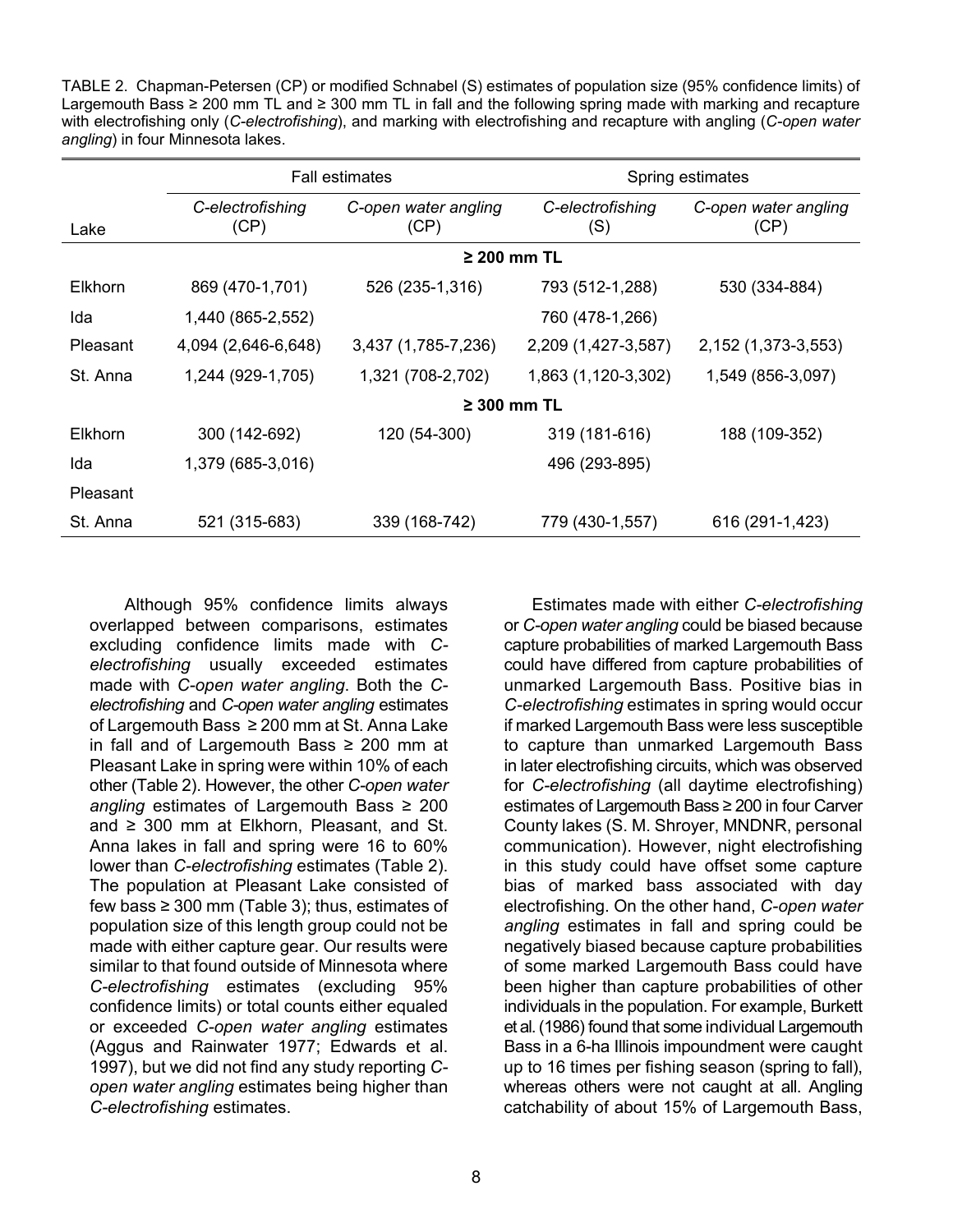nearly all were 201 to 254 mm TL, was zero. Conversely, all bass > 357 mm were caught at least once during a four-year period (Burkett et al. 1986). Multiple captures of the same individuals were possible at Elkhorn and Pleasant lakes where two or more angling events occurred, but less so at St. Anna Lake where only one circuit was completed.

Comparisons of size structure indices suggested that angling and electrofishing captured similar lengths of Largemouth Bass; thus, we could not directly conclude that different portions of the Largemouth Bass populations were sampled with different gears

(although behaviors toward each capture gear could differ). At Elkhorn and Ida lakes, PSD and PSD-P in *C-open water angling* appeared slightly higher than PSD and PSD-P in *C-electrofishing*, but PSD and PSD-P of *C-open water angling* in Pleasant and St. Anna were lower than PSD and PSD-P in *Celectrofishing* (Table 3). At Lake Minnetonka, mean total lengths and PSD of Largemouth Bass caught by non-tournament anglers exceeded mean lengths and PSD caught with electrofishing in two of three springs, but mean lengths did not differ between gears during the other spring (Ebbers 1987).

TABLE 3. Proportional stock distributions of quality- (300 mm TL; PSD; sample size (n)), and preferred-sized (380 mm TL; PSD-P) Largemouth Bass fin-clipped after capture with electrofishing (*M-electrofishing*), examined for fin-clips after capture with electrofishing (*C-electrofishing*) and open water angling (*C-open water angling*) for Chapman-Petersen estimates, and PSD and PSD-P of Largemouth Bass fin-clipped and examined for fin-clips in modified Schnabel estimates of population size in fall and spring in four Minnesota lakes.

|          | Fall             |       |                  |       |                      |       | Spring           |       |            |       |
|----------|------------------|-------|------------------|-------|----------------------|-------|------------------|-------|------------|-------|
|          | M-electrofishing |       | C-electrofishing |       | C-open water angling |       | M-electrofishing |       | Schnabel   |       |
| _ake     | PSD(n)           | PSD-P | PSD(n)           | PSD-P | PSD(n)               | PSD-P | PSD(n)           | PSD-P | PSD(n)     | PSD-P |
| Elkhorn  | (46)<br>41.3     | 15.2  | 47.3 (188)       | 19.1  | 52.7 (55)            | 21.8  | 46.2 (160)       | 16.9  | 48.0 (26)  | 18.4  |
| Ida      | 67.6 (111)       | 31.5  | 70.4 (179)       | 36.3  | (5)<br>80.0          | 40.0  | 74.3 (148)       | 38.5  | 70.8 (195) | 35.9  |
| Pleasant | 13.2 (234)       | 3.4   | 18.5 (330)       | 5.4   | 10.3(116)            | 0     | 18.5 (330)       | 5.4   | 18.4 (348) | 5.4   |
| St. Anna | 45.1 (204)       | 4.9   | 55.3 (266)       | 4.5   | (57)<br>42.1         | 7.0   | 55.3 (266)       | 4.5   | 55.9 (279) | 4.7   |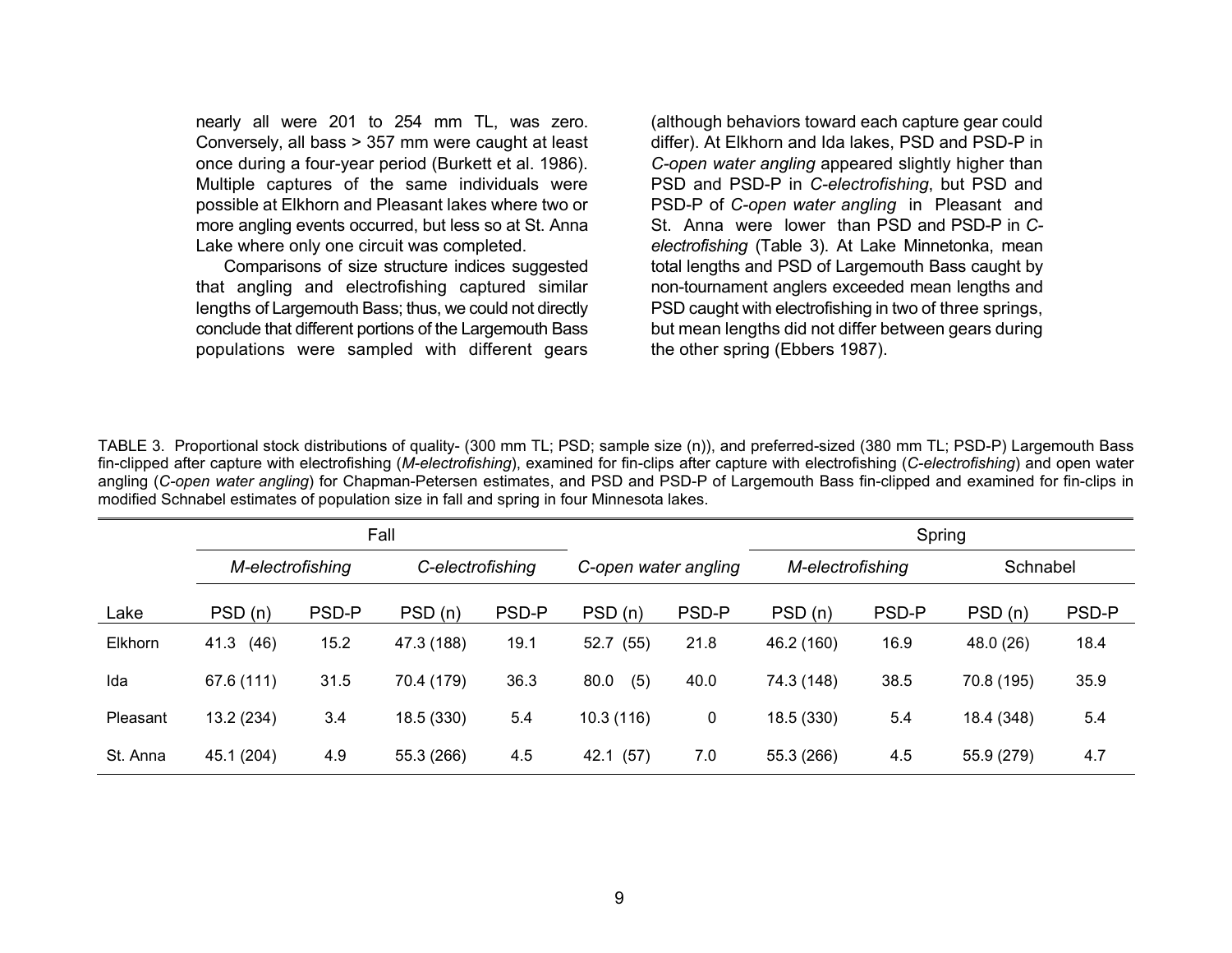The proportion of fall-marked to unmarked Largemouth Bass in each population should have been the same in spring regardless of recapture gear; thus, potential differences in estimates was caused by different gear-specific capture biases. Positive bias in *C-electrofishing* and *Copen water angling* estimates in fall would have occurred if over-winter mortality of marked bass exceeded mortality of unmarked bass. Although dead Largemouth Bass were never observed during sampling, we could not rule out this possibility. Fin-clips did not regenerate during the span of this study; thus, assumptions of no loss of marks and all marks being recognizable, required for unbiased Chapman-Petersen or modified Schnabel estimates (Ricker 1975), were met. All lakes lacked inlets or outlets suitable for fish migration; thus, no emigration of marked bass and no immigration of unmarked bass occurred, and the negligible growth of bass between fall and spring ensured that no recruitment occurred.

### *Largemouth Bass: C-ice out trap netting, C-tournament, and C-electrofishing*

Chapman-Petersen estimates of population size of Largemouth Bass  $\geq 200$  mm at Lake Marion differed between *C-ice out trap net* and *C-electrofishing* probably because the two recapture gears captured different segments of the bass population. The *C-ice out trap net* estimate was 7,900 (95% CL = 3,527-19,749), over three times higher than the *C-electrofishing* estimate of 2,214 (95% CL = 1,256-4,274). *C-ice out trap net* was composed of longer Largemouth Bass (PSD =  $84.5$ ; PSD-P =  $42.0$ ; n =  $226$ ) than *C-electrofishing* (PSD = 75.5; PSD-P = 15.1; n = 139). However, proportional size distributions of fall-marked Largemouth Bass (PSD = 43.9; PSD-P =  $7.5$ ; n = 173) differed considerably from PSD and PSD-P in both *C-electrofishing* and *Cice out trap net*.

No fall estimates of Largemouth Bass ≥ 300 mm could be made with *C-ice out trap net* or *Ctournament* because only one fall-marked bass was observed in each gear, but the *Celectrofishing* estimate equaled 1,632 (95% CL = 800-4,081). Density of fall-marked Largemouth Bass  $\geq$  300 mm was probably too low (0.45 bass/ ha at the time of marking; Figure 2) because fall

electrofishing was probably ineffective for capturing bass in this 100% littoral lake (Table 1). Mean total lengths of bass  $\geq$  300 mm differed little between *M-electrofishing* (359 ± 10 mm; n =76), *C-electrofishing* (358 ± 7 mm; n = 105), and *Ctournament* (362 ± 5 mm; n = 112), but *C-ice out trap net* was composed of longer bass (383 ± 5 mm; n = 191).

The use of multiple gears to capture Largemouth Bass could have ensured homogenous capture probabilities for the spring estimate of population size at Lake Marion. The spring Chapman-Petersen estimate of Largemouth Bass ≥ 300 mm made with *C-tournament* (4,326; 95% CL = 2,148 to 9,464) essentially equaled the modified Schnabel estimate of bass ≥ 300 mm made with the combination of catches with ice-out trap netting and spring electrofishing (4,281; 95% CL = 2,224-9,012). Even though tournament anglers try to catch the longest bass possible (Gabelhouse and Willis 1986), lengths of spring-marked Largemouth Bass  $\geq$  300 mm were longer (374  $\pm$ 4 mm; n = 296) than lengths in *C-tournament*  $(362 \pm 5$  mm; n = 112). Similarly, mean lengths of Largemouth Bass  $\geq$  305 mm TL caught with spring electrofishing at Lake Minnetonka, Minnesota, also exceeded mean lengths of bass caught by tournament anglers in June (Ebbers 1987). Because the weigh-in occurred at the end of the tournament, repeat measurements of fall- or spring-marked and unmarked bass were not possible.

This tournament provided an efficient method for capturing Largemouth Bass compared to iceout trap netting and spring electrofishing. The 56 tournament anglers weighed in 112 Largemouth Bass  $\geq$  300 mm that were measured and examined for fall and spring fin-clips in one day. Conversely, ice out trap netting  $($   $\sim$  23 nets lifted per day) yielded an average of 32 Largemouth Bass  $\geq$  300 mm per day and six spring electrofishing circuits of the lake yielded an average of 44 per day. Similar to *C-electrofishing* and *C-open water angling* estimates, assumptions for unbiased *C-ice out trap net* and *C-tournament* were probably met. A culvert connects Lake Marion and an adjacent shallow lake prone to annual winterkills; thus, emigration of some marked bass was possible but improbable.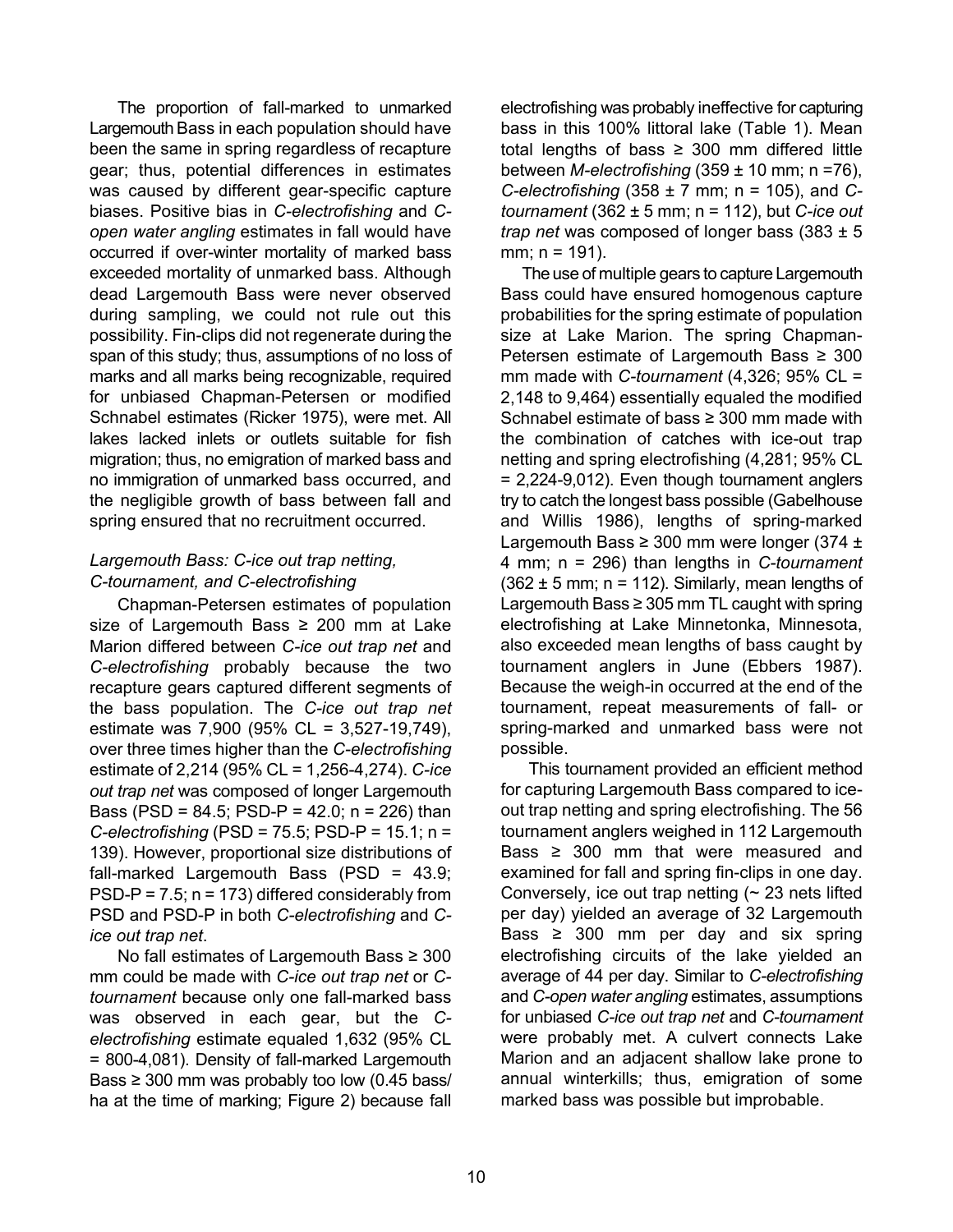



FIGURE 2. Density (number/ ha of littoral area (area of lake where depths < 4.6 m)) of fall-marked Largemouth Bass ≥ 200 and ≥ 300 mm TL in fall and spring-marked Largemouth Bass ≥ 200 and ≥ 300 mm TL in spring for estimating population size in five Minnesota lakes.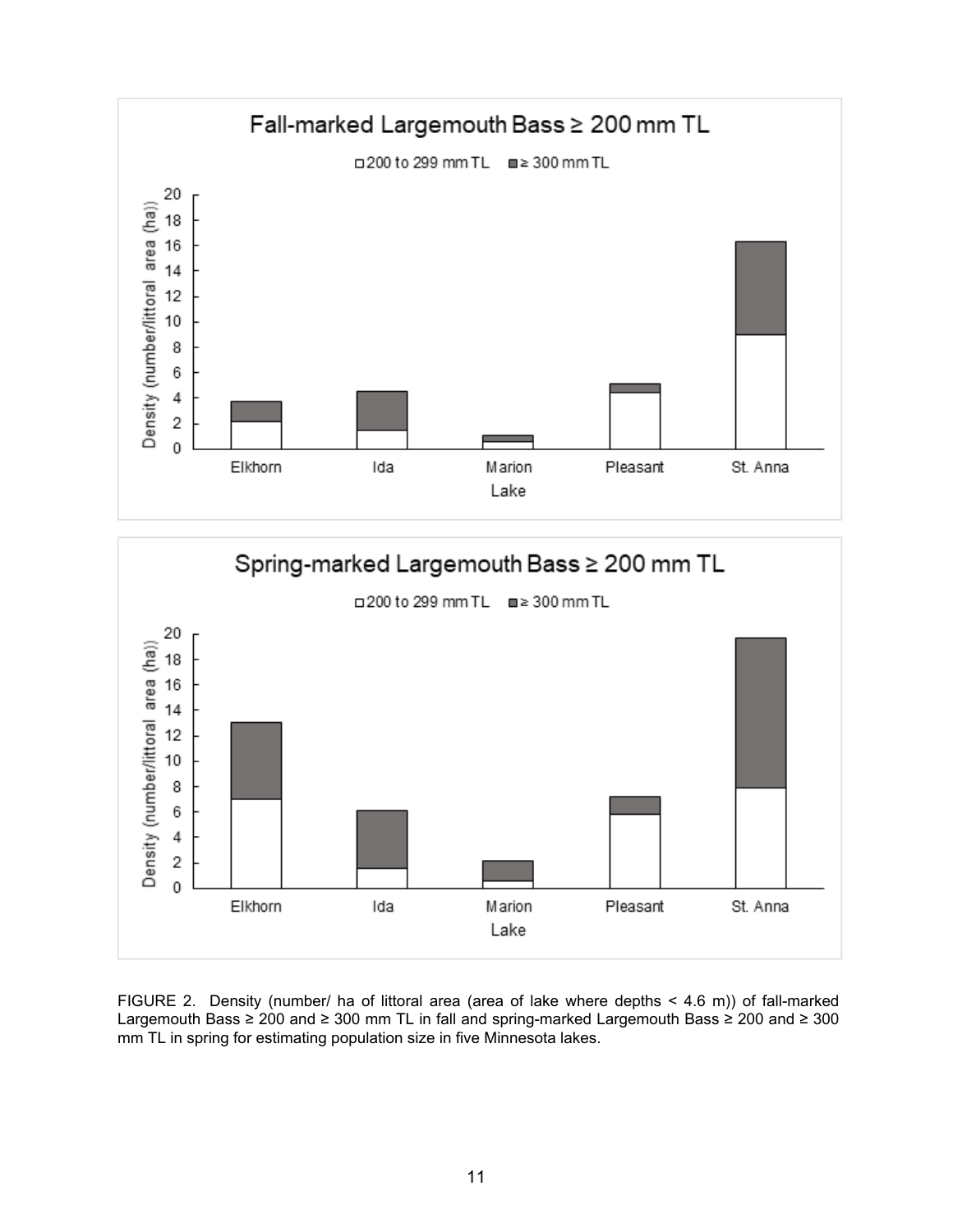#### *Black Crappie: C-ice angling vs. C-trap net*

Ice angling appeared to be a useful recapture method for estimating fall population size of Black Crappie in most but not all study lakes. As expected, ice angling for Black Crappies was not observed at Richardson Lake during the winter following fall trap netting. However, ice angling was also seldom observed at Little Swan Lake where only one harvested Black Crappie was measured during two winters. Ice angling occurred during each winter at the other six lakes, and four to 52 on-ice visits were made per lake when ice angling activity occurred.

Despite consistent fall and spring trap netting effort, *C-trap net* estimates of Black Crappie ≥ 200 mm could not be made at all of the study lakes. *C-trap net* estimates of Black Crappie were not made in either fall at Ida Lake and were not made in fall 1996 at Lake Marion because *R* < 4. However, *C-trap net* estimates were made at the other lakes during each year when estimates were attempted (Table 4). Densities of marked Black Crappies were very low (< 0.3/ha) at Lake Marion during fall 1996 (Figure 3), but daily sample sizes of *C-trap net* (< 8 per day) were low during both springs at Lake Ida (Figure 4).

TABLE 4. Fall Chapman-Petersen estimates of population size (95% confidence limits) of Black Crappie ≥ 200 mm TL in seven Minnesota lakes marked by fall trap netting and recaptured with either ice angling (*C-ice angling*) or spring trap netting (*C-trap net*).

| Lake (year)          | C-ice angling           | C-trap net             |
|----------------------|-------------------------|------------------------|
| Dog (1999)           | 1,394 (692-3052)        | 1,263 (627-2,764)      |
| Dog (2000)           | 1,808 (807-4,521)       | 1,693 (841-3,705)      |
| Erie (1997)          | 17,706 (10,039-34,169)  | 24,921 (14,130-48,093) |
| Erie (1998)          | 4,211 (1,989-9,718)     | 7,233 (5,120-10,577)   |
| French (1998)        |                         | 6,534 (4,394-10,155)   |
| Ida (1999)           |                         |                        |
| Ida (2000)           |                         |                        |
| <b>Marion (1996)</b> |                         |                        |
| <b>Marion (1997)</b> | 68,266 (30,475-170,666) | 30,341 (16,763-60,682) |
| Richardson (2000)    |                         | 23,465 (18,839-30,070) |
| Swan (1996)          | 80,263 (63,403-101,529) | 79,150 (67,049-94,903) |
| Swan (1997)          | 8,838 (6,461-12,576)    | 11,569 (9,545-14,323)  |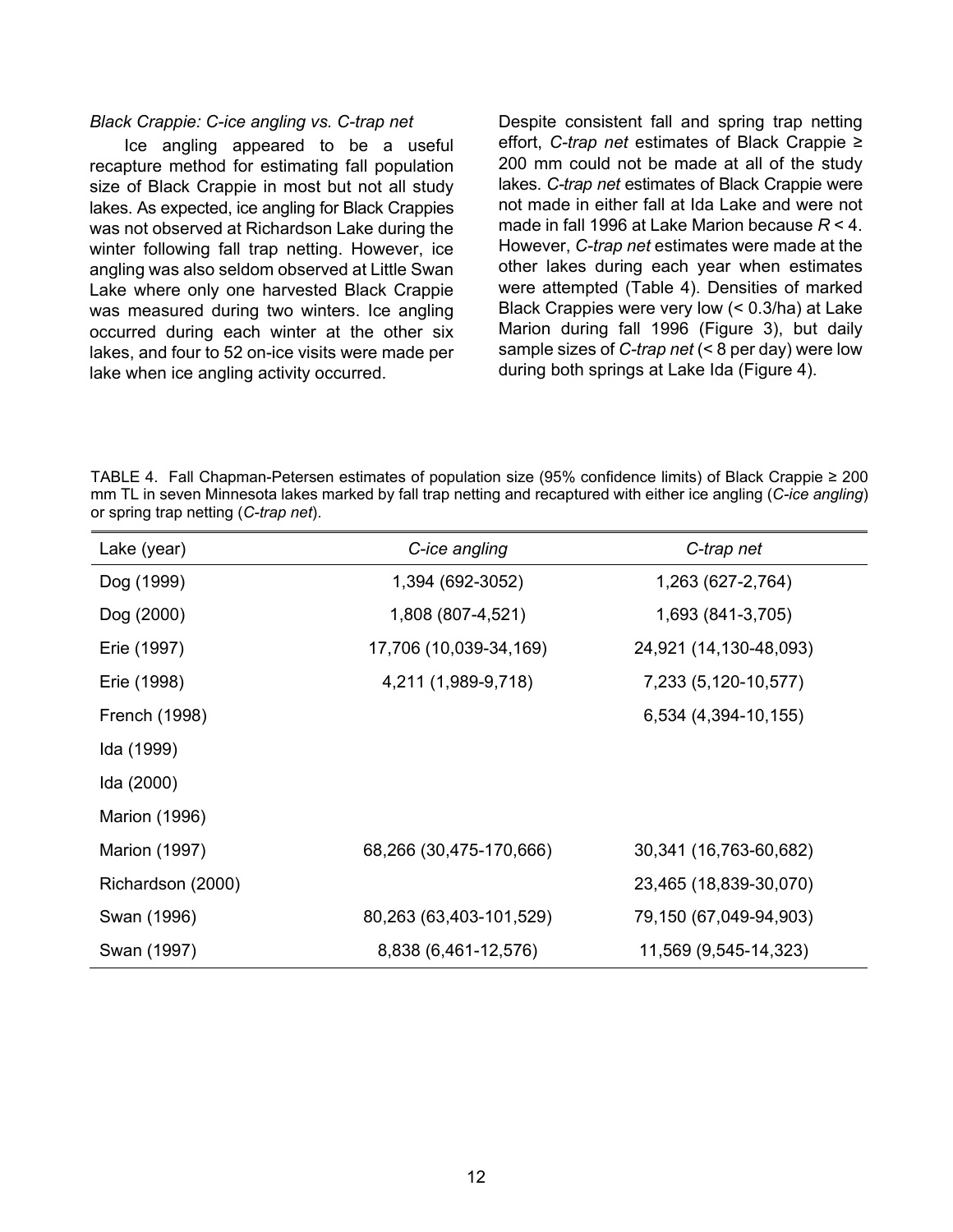

FIGURE 3. Density (number/ha) of fall-marked Black Crappie ≥ 200 mm TL during fall in seven Minnesota lakes in one year or two consecutive years for estimating population size.



FIGURE 4. Number of Black Crappie ≥ 200 mm TL per day of ice-angling (*C-ice angling*) and spring trap netting (*C-trap net*; 9 trap nets per day) examined for fall fin-clips in six Minnesota lakes in one year or two consecutive years.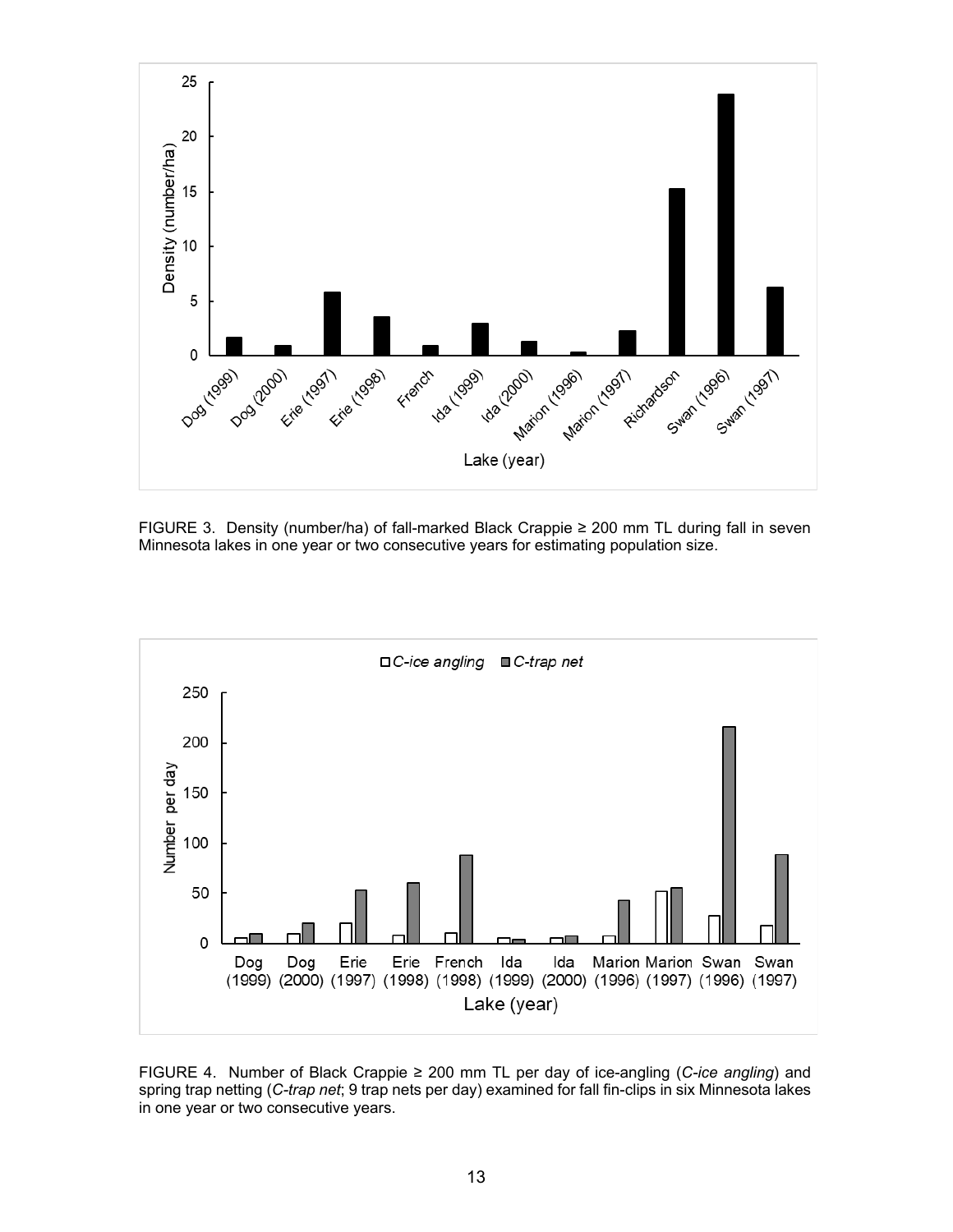*C-ice angling* estimates of Black Crappie ≥ 200 mm were made for both falls at Dog, Erie, and Swan lakes, and for one fall at Lake Marion, and *C-ice angling* estimates did not differ significantly from *C-trap net* estimates (Table 4). *C-ice angling* and *C-trap net* estimates at Dog Lake were within 10% of each other during both years, and *C-ice angling* and *C-trap net* estimates at Swan Lake in 1996 were nearly identical (Table 4). At Lake Erie, *C-ice angling* estimates were 28 to 42% lower than *C-trap net* estimates during both years, and the *C-ice angling* estimate at Swan Lake in 1997 was 24% lower than the *C-trap net* estimate (Table 4). Conversely, the *C-angling* estimate at Lake Marion in 1997 was 2.2 times higher than the *C-trap net* estimate. Comparisons of mean lengths of Black

Crappie ≥ 200 mm in *M-trap net*, *C-trap net*, and *C-angling* suggested that angling, fall trap netting, and spring trap netting oftentimes sampled different portions of Black Crappie populations but not consistently among lakes or between population estimates within lakes (Table 5).

Trap netting in spring was usually more effective than ice angling for capturing Black Crappies; however, angling and spring trap netting were similarly effective at Lake Ida and at Lake Marion in 1997 (Figure 4). Because all Black Crappies in *C-ice angling* were harvested, all individual crappies were examined for fin-clips only once. However, it was possible that multiple recaptures of the same fall-marked and unmarked crappies could have occurred in late spring trap net samples (see Implications and Recommendations).

| Lake (year)          | M-trap net          | C-ice angling       | C-trap net          |
|----------------------|---------------------|---------------------|---------------------|
| Dog (1999)           | $223 \pm 10(65)$    | $211 \pm 3(98)$     | $229 \pm 7(133)$    |
| Dog (2000            | $219 \pm 10(37)$    | $212 \pm 2 (227)$   | $223 \pm 4 (311)$   |
| Erie (1997)          | $219 \pm 1$ (428)   | $223 \pm 1 (453)$   | $220 \pm 1$ (638)   |
| Erie (1998)          | $243 \pm 2 (265)$   | $248 \pm 4 (94)$    | $247 \pm 1 (842)$   |
| French (1998)        | $232 \pm 4 (132)$   | $225 \pm 3(94)$     | $224 \pm 1(1,229)$  |
| Ida (1999)           | $228 \pm 4 (95)$    | $227 \pm 6(31)$     | $224 \pm 5(59)$     |
| Ida (2000)           | $218 \pm 5(42)$     | $218 \pm 6(36)$     | $220 \pm 3(115)$    |
| <b>Marion (1996)</b> | $213 \pm 5(48)$     | $207 \pm 3(31)$     | $213 \pm 1$ (603)   |
| <b>Marion (1997)</b> | $223 \pm 1$ (388)   | $223 \pm 1 (882)$   | $220 \pm 1 (783)$   |
| Richardson (2000)    | $210 \pm 1$ (688)   |                     | $209 \pm 1$ (2,417) |
| Swan (1996)          | $209 \pm 1 (3,322)$ | $212 \pm 1 (1,461)$ | $213 \pm 1$ (3,024) |
| Swan (1997)          | $244 \pm 1$ (866)   | $249 \pm 1$ (365)   | $245 \pm 1(1,240)$  |

TABLE 5. Mean total lengths (± 95% confidence limits) of Black Crappie ≥ 200 mm TL fin-clipped in fall (*M-trap net*), harvested by anglers during winter (*C-ice angling*), and captured in spring trap nets (*C- trap net*) in seven Minnesota lakes (sample size in parentheses).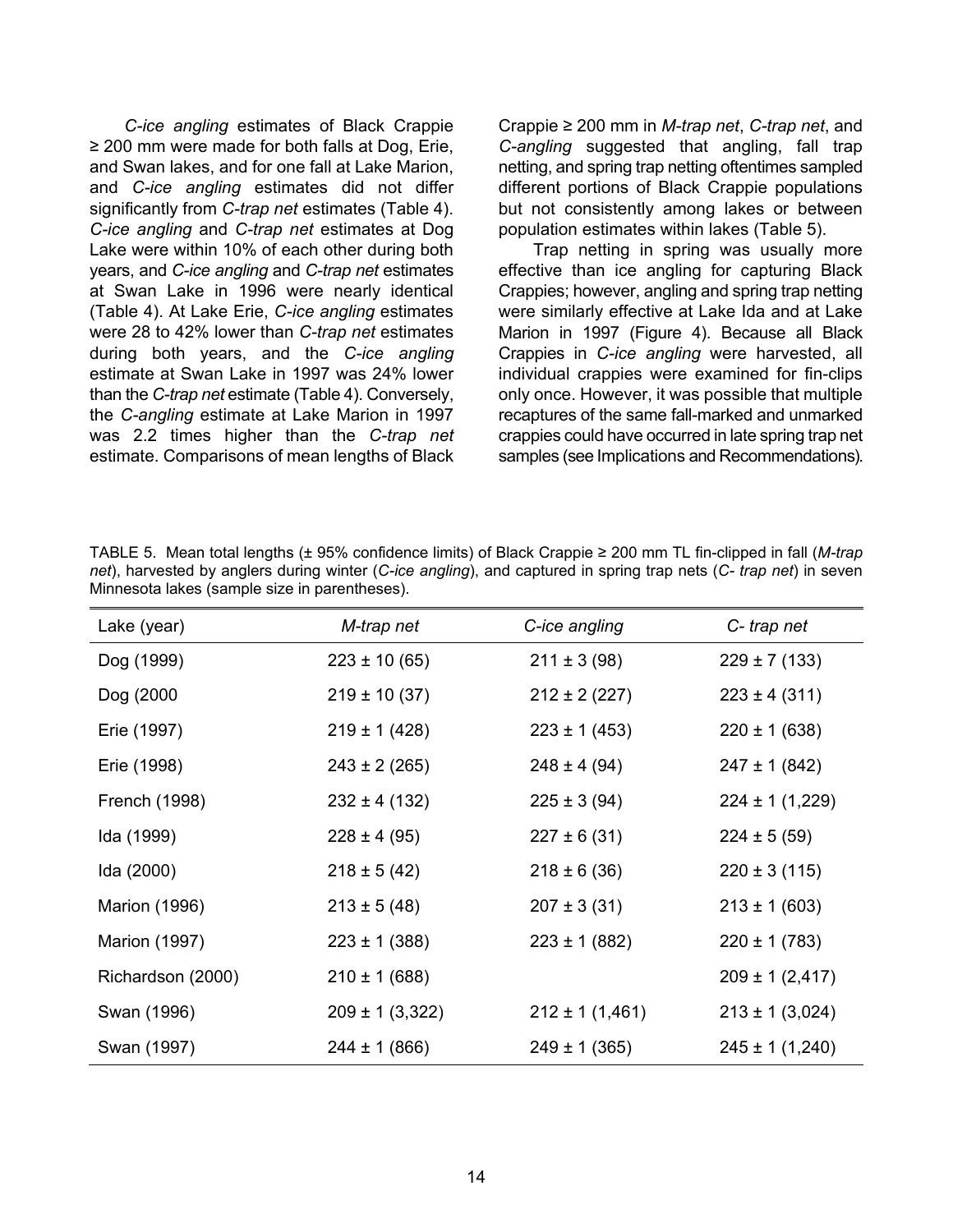Assumptions for unbiased Chapman-Petersen estimates were met or likely met in each lake (Ricker 1975). Fin-clips did not regenerate during the span of this study; thus, assumptions of no loss of marks and all marks being recognizable were met. Growth of Black Crappies in all lakes between fall and spring was negligible; thus, no recruitment occurred. Furthermore, Black Crappies < 200 mm were also marked and examined for marks; thus, proportions marked to unmarked crappies that could have recruited would be the same as those longer than 200 mm. Dog, Erie, and Swan lakes lacked inlets or outlets suitable for fish migration; thus, no emigration of marked crappies and no immigration of unmarked crappies occurred at these lakes. Lake Marion is connected to a very shallow wetland that frequently winterkills; thus emigration of marked crappies was possible. Because of high water levels, Richardson Lake was connected to Dunns Lake in spring, which also supported a Black Crappie population. Thus, emigration of marked crappies and immigration of unmarked crappies was possible in spring. However, relative differences between FF and FS estimates at Richardson Lake were similar to relative differences in FF and FS estimates at Dog, Erie, and Swan lakes (McInerny and Cross 2005); thus, bias of C-trap net and C-open water angling in spring caused by emigration of marked crappies and immigration of unmarked crappies appeared minimal. Unequal mortality between marked and unmarked crappies was also possible; however, no dead marked crappies were observed in fall. Unless disproportionately higher mortality of marked crappies occurred after ice angling ended and before spring trap netting began, effects of unequal mortality between marked and unmarked crappies would have been the same for *C-trap net* and *C-ice angling.* 

### *Black Crappie: C-open-water angling vs. C-trap net*

The single *C-open water angling* population estimate of Black Crappie ≥ 200 mm made with the fall mark/fall recapture design (FF estimates) at Richardson Lake was 12,815 (95% CL = 5,721- 32,038), about 55% of the *C-trap net* estimate made with the fall mark/spring recapture design (FS estimates) at this lake (Table 4). One to two

anglers per boat caught 92 (88% were harvested) crappies  $\geq 200$  mm (214  $\pm$  2 mm TL) in four trips, and total lengths were slightly longer than those in *M* or *C-trap net* (Table 5). The *C-open water angling* estimate also did not differ from the FF estimate made with marking and recapture with trap net catches only (15,574; 95% CL = 10,231- 32,600; McInerny and Cross 2005). McInerny and Cross (2005) found that FF estimates of Black Crappie  $\geq 200$  mm were consistently lower than FS estimates among these study lakes. Positive bias in FS estimates would occur if mortality of marked crappies exceeded mortality of unmarked crappies; however, odds were low that fall-marked Black Crappie showed disproportionately lower survival than unmarked crappies. McInerny and Cross (2005) found that estimates made with two different spring mark-spring recapture designs did not differ even though the recapture period of one was 3-4 weeks after the other, suggesting that mortality of marked and unmarked crappies did not differ. Negative bias in FF estimates would occur if an offshore segment of the Black Crappie population was not vulnerable to either trap netting or angling. Van den Avyle (1976) found in an Iowa impoundment that an offshore portion of a Largemouth Bass population was not vulnerable to capture with shoreline electrofishing in fall, but that portion was vulnerable to capture in spring.

Spring open-water angling at Dog Lake in 2000 and at Richardson Lake failed to capture enough fall-marked Black Crappies to estimate fall population size at either lake. The low density (2.2/littoral ha) of fall-marked Black Crappies in fall coupled with low sample size (76 crappies in 11 trips) of *C-open-water angling* contributed to the failed population estimate at Dog Lake. Even though density of fall-marked crappies at Richardson Lake exceeded 38/littoral ha at the time of marking, sample size (108 crappies in 10 trips) of *C-open water angling* also appeared low because overwinter mortality of fall-marked and unmarked crappies probably occurred. Because only one fall-marked Black Crappie was recaptured at Dog and Richardson lakes, presumably at least four times the angling effort would have been needed to meet the minimum recapture requirement for estimating fall population size.

Spring open-water angling captured enough spring-marked crappie to estimate population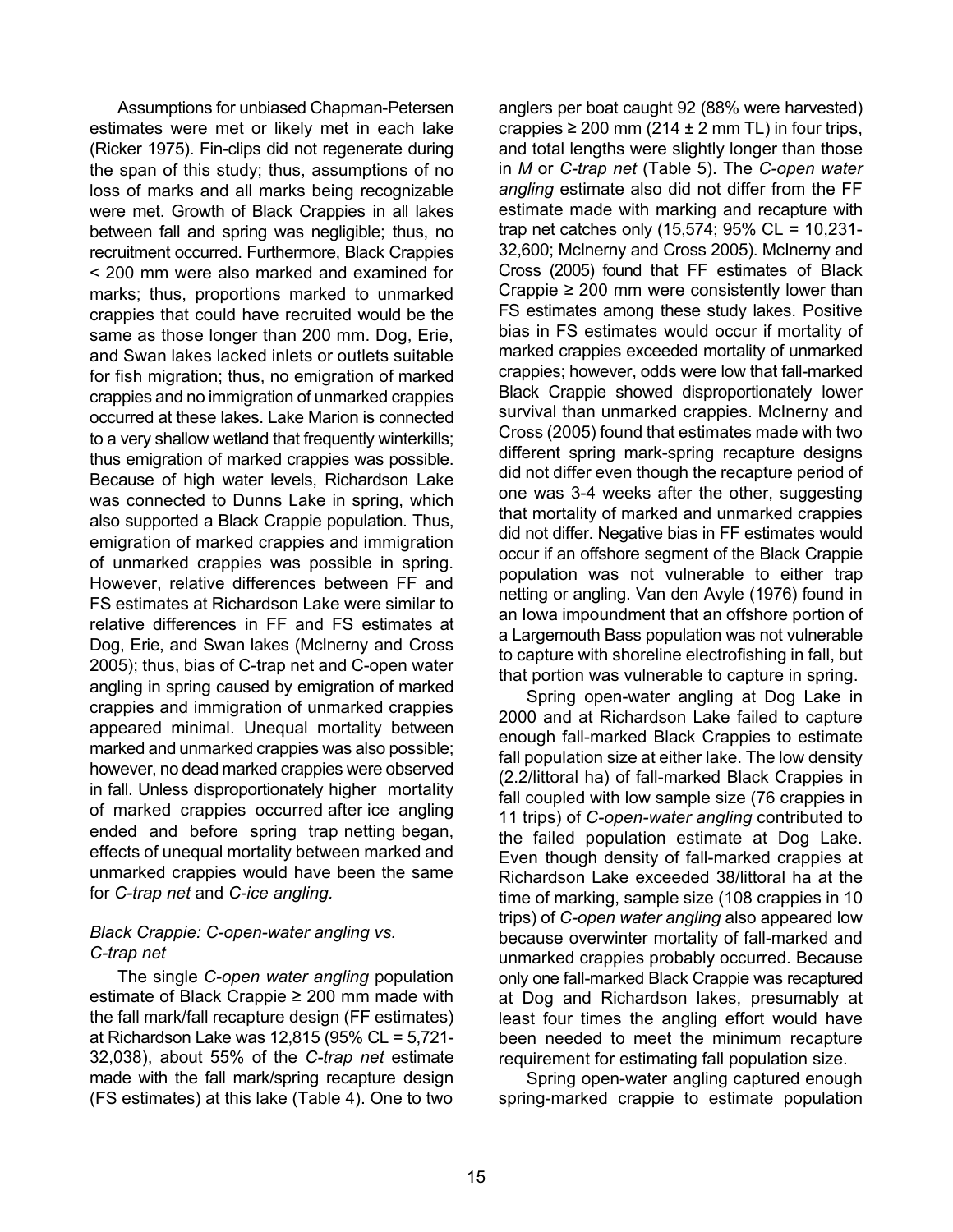size of Black Crappie at Richardson Lake, but less than four spring-marked crappies were recaptured at Dog Lake in 2000. On the other hand, spring estimates were made with *C-trap net* in both lakes. At Dog Lake, density of springmarked crappies at large was low (1.8/ha of littoral area), and *C-open water angling* was composed of shorter  $(215 \pm 8 \text{ mm} \text{ T L}; \text{ n} = 76)$ crappies than in  $M$  (230  $\pm$  11 mm TL; n = 52) or in *C-trap net* (231 ± 10 m TL; n = 95). Additionally, trap netting caught only 2.3 times more Black Crappies at Dog Lake than openwater angling per day; thus doubling or tripling the number of angling parties or trips could have resulted in a population estimate (Figure 5). Most (86%) Black Crappies at Dog Lake were harvested; thus, odds were low that individuals were examined for fin-clips more than once. At Richardson Lake, the *C-open*  *water angling* estimate (6,466; 95% CL = 4,384- 9,949) and *C-trap net* estimate (6,426; 95% CL = 5,737-7,248) were essentially identical. Furthermore, total lengths of Black Crappies in *M* (209 ± 1 mm TL; n = 1,427), *C-open water angling* (210 ± 2 mm TL; n = 108) and *C-trap net*  $(208 \pm 1 \text{ mm} \text{ TL}; n = 1,267)$  were similar. Trap netting captured 32 times more Black Crappies per day than open-water angling at Richardson Lake (Figure 5), but the very high density of spring-marked crappies at large (79.3/ha of littoral area) negated the need for a large *Copen water angling* sample. Most (66%) of the Black Crappies in *C-open water angling* also were released, but because the overall sample size was low, odds were also low that repeat catches of some crappies occurred. Similar to *C-ice angling*, assumptions for unbiased *C-open water angling* estimates were probably met.



FIGURE 5. Number of Black Crappie ≥ 200 TL per day of open-water angling (*C-open water angling*) and spring trap netting (*C-trap net*; 9 trap nets per day) examined for spring fin-clips in two Minnesota lakes.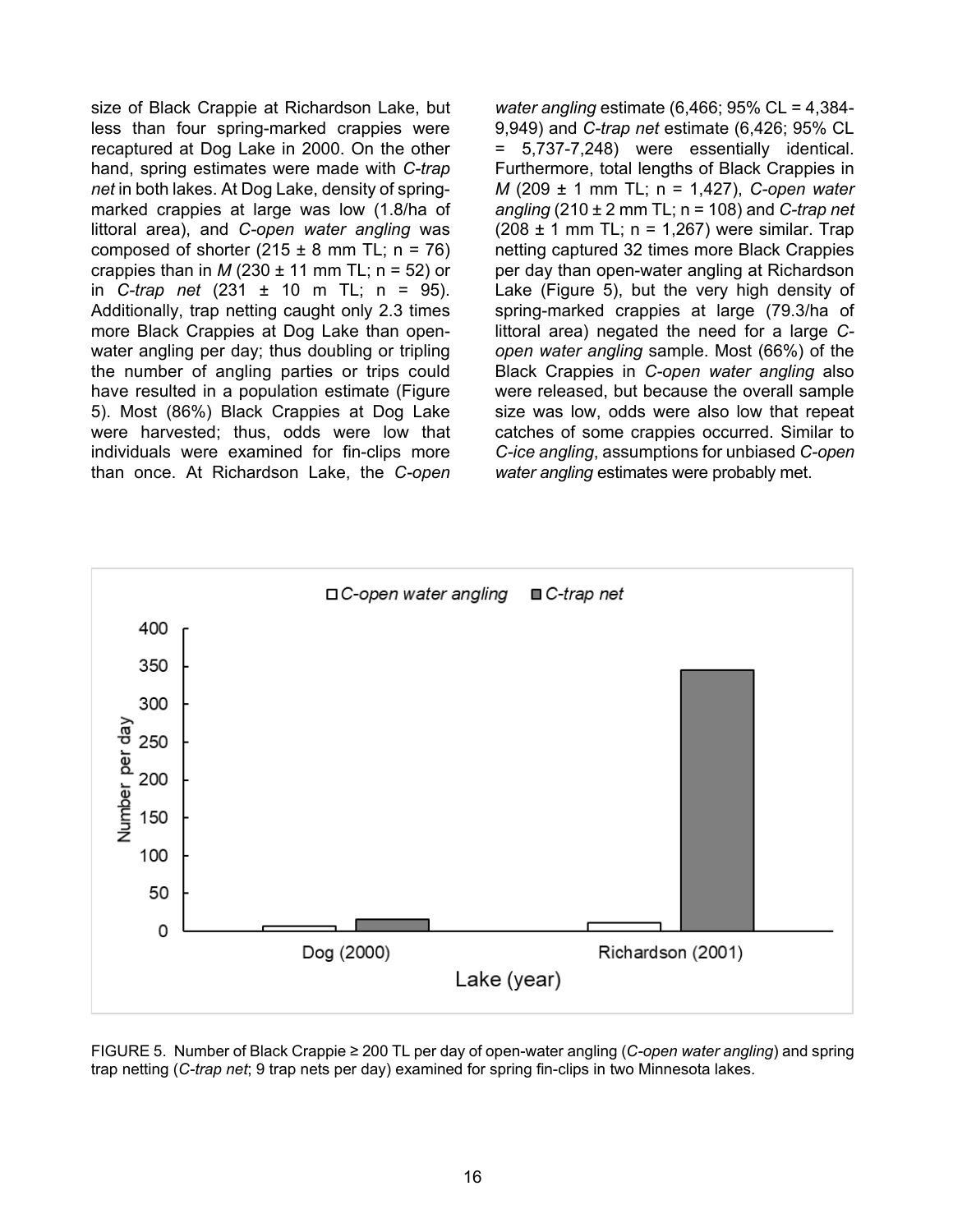#### **IMPLICATIONS AND RECOMMENDATIONS**

We could not determine which method of estimating population size of Largemouth Bass or Black Crappie was least biased because actual population size was not known. Therefore, we cannot conclude if using the same or different gears provided the least biased estimates. However, the combination of ice-out trap netting, electrofishing, and tournament catches appeared promising for estimating population size of Largemouth Bass. Conversely, because biases associated with *C-electrofishing* and *C-open water angling* could differ, comparisons of population estimates of Largemouth Bass within or among lakes appear most meaningful if methods of marking and recapture are the same (i.e. compare *C-electrofishing* estimates with *Celectrofishing* estimates or compare *C-open water angling* estimates with *C-open water angling* estimates). For Black Crappie, *C-ice angling* and *C-trap net* provided similar fall estimates and *Copen water angling* and *C-spring trap net* provided similar spring estimates when the densities of marked fish at large were relatively high (24/ha in fall 1996 at Swan Lake; 79/ha of littoral ha in spring 2001 at Richardson Lake). Thus, apparent inconsistencies between *C-ice angling* and *Ctrap net* could be associated with insufficient sample sizes rather than actual biases between the two capture methods.

Inserting individually-unique tags into Largemouth Bass and Black Crappie could have helped identify biases and explain potential differences and similarities among population estimates. Various closed- and open-population models could then be applied to identify potential biases and provide a better estimate of population size than the combination of batch-marking and either Chapman-Petersen or modified Schnabel estimates (Otis et al. 1978; Williams et al. 2002; Link and Barker 2005). Other than previously mentioned population estimates in the four Carver County lakes, no mark-recapture estimates of population size of either species have been made utilizing individual capture histories. Ebbers (1987) reported marking Largemouth Bass with individually numbered Monel jaw tags but did not evaluate individual

capture histories. We did attempt to approximate capture histories of individual Largemouth Bass in *C-electrofishing* estimates by using total length at capture as unique marks (growth of Largemouth Bass is negligible between marking and recapture in all designs), but we found too much random measurement error to accurately estimate individual capture probabilities among consecutive electrofishing circuits. Lastly, if alternate gears are used to estimate population size, uniquely marking all captured and examined fish ensures that individual fish are not counted more than once when the Chapman-Petersen estimator is used; multiple recaptures of the same fish could cause negative bias in estimates and narrow confidence limits; whereas, multiple captures of unmarked crappies could cause positive bias in estimates (Williams et al. 2002).

Because angling by individuals (not tournaments) was less efficient in capturing target species than electrofishing for Largemouth Bass or trap netting for Black Crappie, staff either need to ensure enough fish are marked or they need to expend additional angling effort so that enough marked fish are recaptured for estimating population size. This study suggested that densities of fall-marked Largemouth Bass  $\geq 200$  mm should be at least four bass/littoral ha and densities of marked Largemouth Bass ≥ 300 mm needed to be at least two bass/littoral ha at the time of marking in order to recapture a minimum of four marked bass with the same open-water angling effort done in this study. Except for Largemouth Bass > 300 at Pleasant Lake, densities of spring-marked bass in this study were adequate. For Black Crappie ≥ 200 mm, densities of fall-marked crappies needed to exceed 20/ha (density = 24/ ha at Swan Lake in 1996) in order to estimate population size via *Cice angling*, but densities of spring-marked crappies should exceed 70/ha of littoral area in order to recapture four marked crappies with the same open water angling effort in spring. Otherwise, additional angling effort would be needed. Alternatively, when biologists can make a reasonable guess at the size of the targeted population, sample sizes for marking and recapture for both species can be estimated by using figures in Robson and Regier (1964).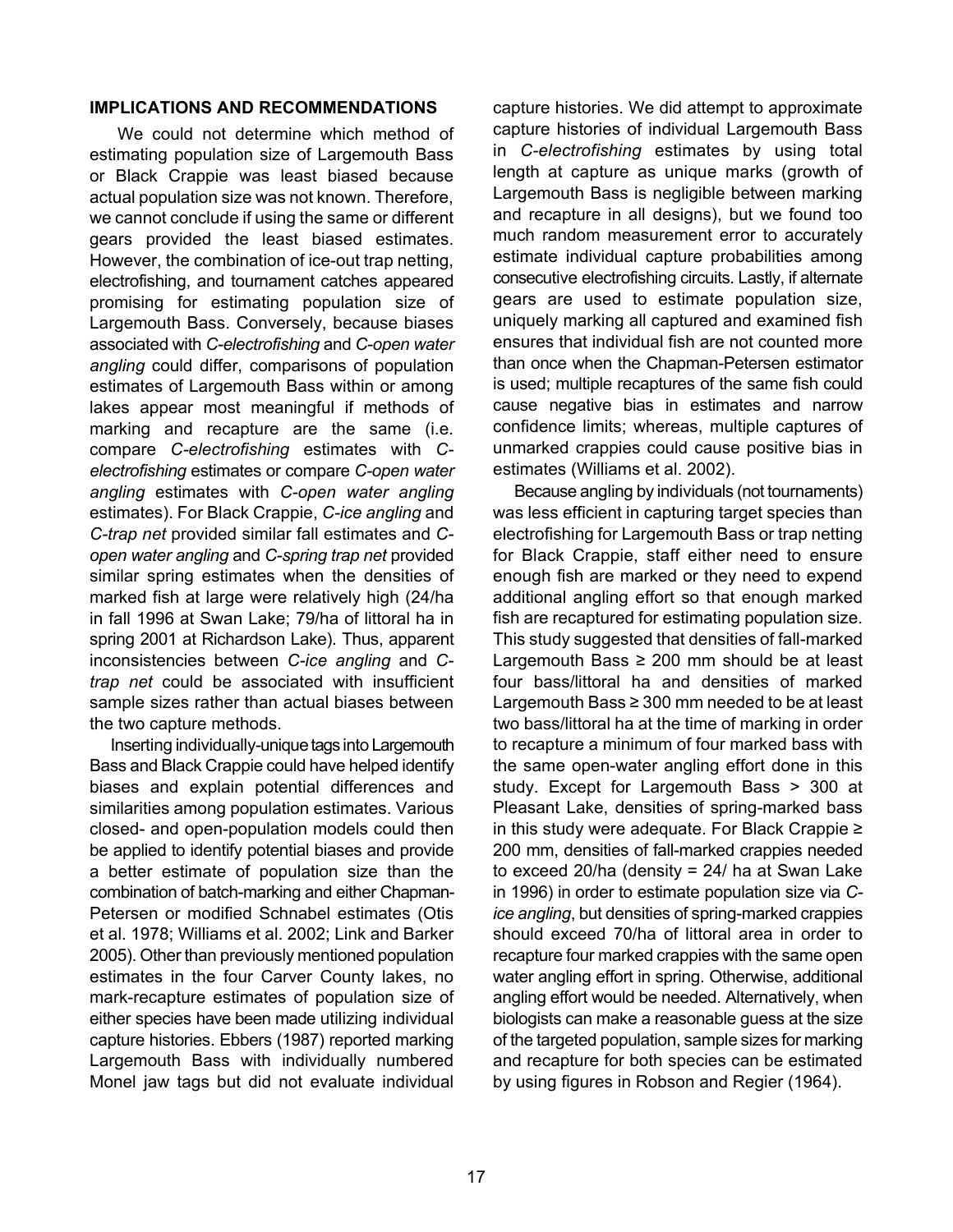Although not mentioned in the Introduction, we also attempted beach seining as an alternate capture gear for Largemouth Bass because very large seines (> 350 m long; 2 to 6 m deep; pulled with motorized winches) captured sufficient numbers of bass to estimate population size in Minnesota lakes (Maloney et al. 1962; Newburg 1969). However, our attempts (four to five hauls per lake) with the only available, but smaller seine

(50.3 m long and 4.3 m deep; pulled to shore by hand) failed to capture enough Largemouth Bass to make population estimates in five lakes (32 to 329 ha) in Kandiyohi, Meeker, and Wright counties (MNDNR unpublished data). We estimated that an average of 81 (range = 14 to 235) additional hauls with this seine would have been needed to capture the same number of Largemouth Bass ≥ 200 mm caught with spring electrofishing in these same lakes.

#### *ACKNOWLEDGEMENTS*

*R. Binder, W. Brouillet, B. Carlson, D. Coahran, D. Gilberston, R. Hogg, C. Kavanaugh, B. Koenen, B. Parsons, D. Pereira, S. Roepke, K. Stauffer, and P. Wingate, Minnesota Department of Natural Resources, electrofished, trap netted, or angled Largemouth Bass or Black Crappie. S. Shroyer and W. French reviewed earlier drafts and provided suggestions that improved this report.*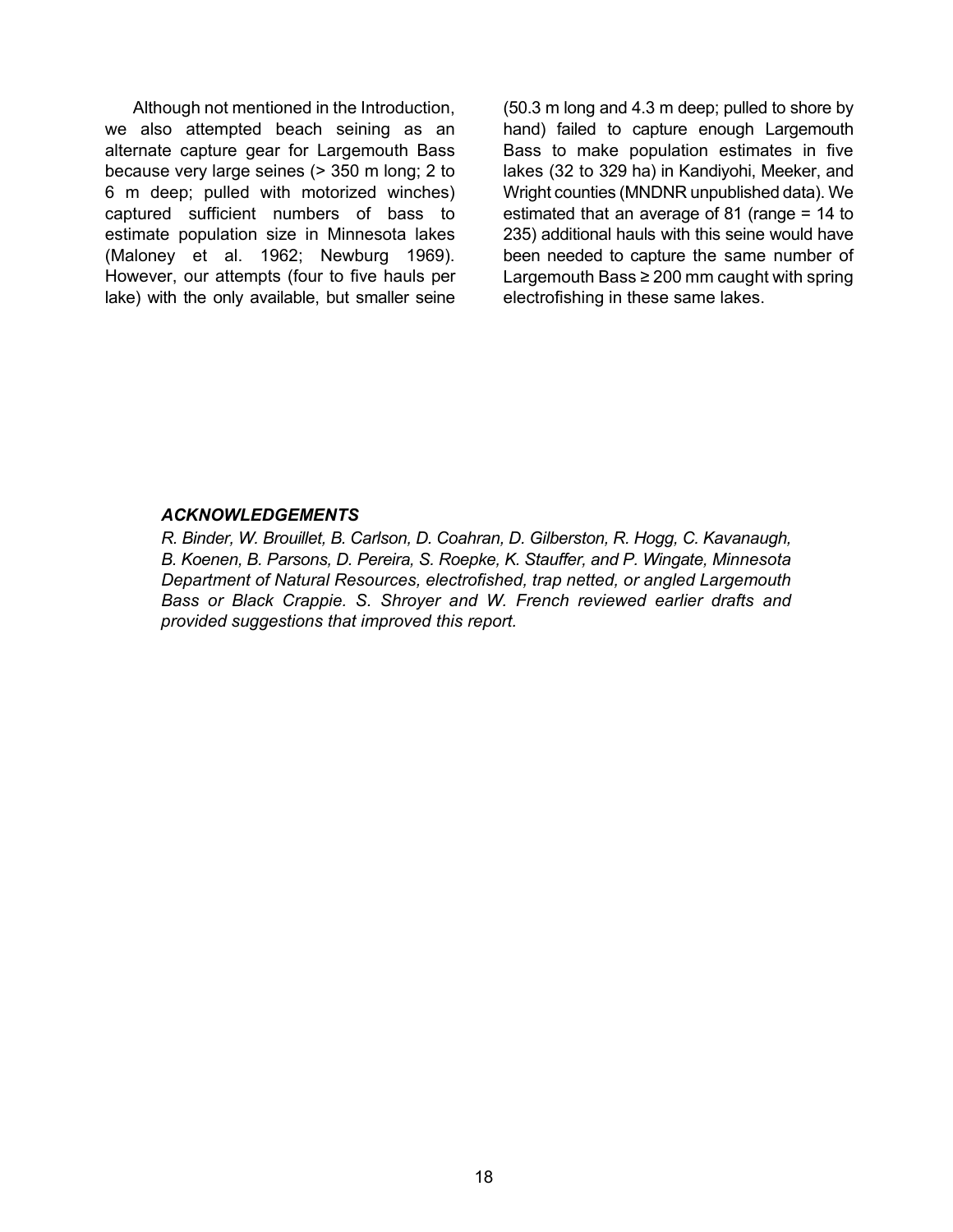## **REFERENCES**

- Aggus, L. R., and W. C. Rainwater. 1977. Estimating Largemouth Bass populations in reservoirs from catches in angling tournaments. Proceedings of the Annual Conference Southeastern Association of Game and Fish Commissioners 29 (1976):106-114.
- Annett, C., J. Hunt, and E. D. Dibble. 1996. The compleat bass: habitat use patterns of all stages of the life cycle of Largemouth Bass. Pages 306-314 *in* L. E. Miranda and D. R. DeVries, editors. Multidimensional approaches to reservoir fisheries management, American Fisheries Society Symposium 16, Bethesda, Maryland.
- Bohlin, T., and B. Sundström. 1977. Influence of unequal catchability on population estimates using the Lincoln index and the removal method applied to electro-fishing. Oikos 28:123-129.
- Burkett, D. P., P. C. Mankin, G. W. Lewis, W. F. Childers, and D. P. Philipp. 1986. Hook-andline vulnerability and multiple recapture of Largemouth Bass under a minimum totallength limit. North American Journal of Fisheries Management 6:109-112.
- Coble, D. W. 1992. Predicting population density of Largemouth Bass from electrofishing catch per effort. North American Journal of Fisheries Management 12:650-652.
- Cooper, G. P. 1952. Estimation of fish populations in Michigan lakes. Transactions of the American Fisheries Society 81:4-16.
- Edwards, C. M., R. W. Drenner, K. L. Gallo, and K. E. Rieger. 1997. Estimation of population density of Largemouth Bass in ponds by using mark-recapture and electrofishing catch per effort. North American Journal of Fisheries Management 17:719-725.
- Ebbers, M. A. 1987. Vital statistics of a Largemouth Bass population in Minnesota from electrofishing and angler-supplied data. North American Journal of Fisheries Management 7:252-259.
- Gabelhouse, D. W., Jr., and D. W. Willis. 1986. Biases and utility of angler catch data for assessing size structure and density of Largemouth Bass. North American Journal of Fisheries Management 6:481-489.
- Hall, T. J. 1986. Electrofishing catch per hour as an indicator of Largemouth Bass density in Ohio impoundments. North American Journal of Fisheries Management 6:397-400.
- Hill, T. D., and D. W. Willis. 1994. Influence of water conductivity on pulsed AC and pulsed DC electrofishing catch rates for Largemouth Bass. North American Journal of Fisheries Management 14:202-207.
- Isaak, D. J., T. D. Hill, and D. W. Willis. 1992. Comparison of size structure and catch rate for Largemouth Bass samples collected by electrofishing and angling. Prairie Naturalist 24:89-96.
- Link, W. A., and R. J. Barker. 2005. Modeling association among demographic parameters in analysis of open population capturerecapture data. Biometrics 61:46-54.
- Maloney, J. E., D. H. Schupp, and W. J. Scidmore. 1962. Largemouth Bass population and harvest, Gladstone Lake, Crow Wing County, Minnesota. Transactions of the American Fisheries Society 91:42-52.
- McInerny, M. C., and T. K. Cross. 1996. Seasonal and diel variation in electrofishing sizeselectivity and catch-per-hour of Largemouth Bass in Minnesota lakes. Minnesota Department of Natural Resources Investigational Report 451, St. Paul.
- McInerny, M. C., and T. K. Cross. 1999. Comparison of three mark-recapture sampling designs for estimating population size of Largemouth Bass in Minnesota lakes. North American Journal of Fisheries Management 19:758- 764.
- McInerny, M. C., and T. K. Cross. 2005. An evaluation of mark-recapture estimates of Black Crappie population size determined by trap-netting during fall and spring in Minnesota lakes. North American Journal of Fisheries Management 25:475-490.
- McInerny, M. C., and D. J. Degan. 1993. Electrofishing catch rates as an index of Largemouth Bass population density in two large reservoirs. North American Journal of Fisheries Management 13:223-228.